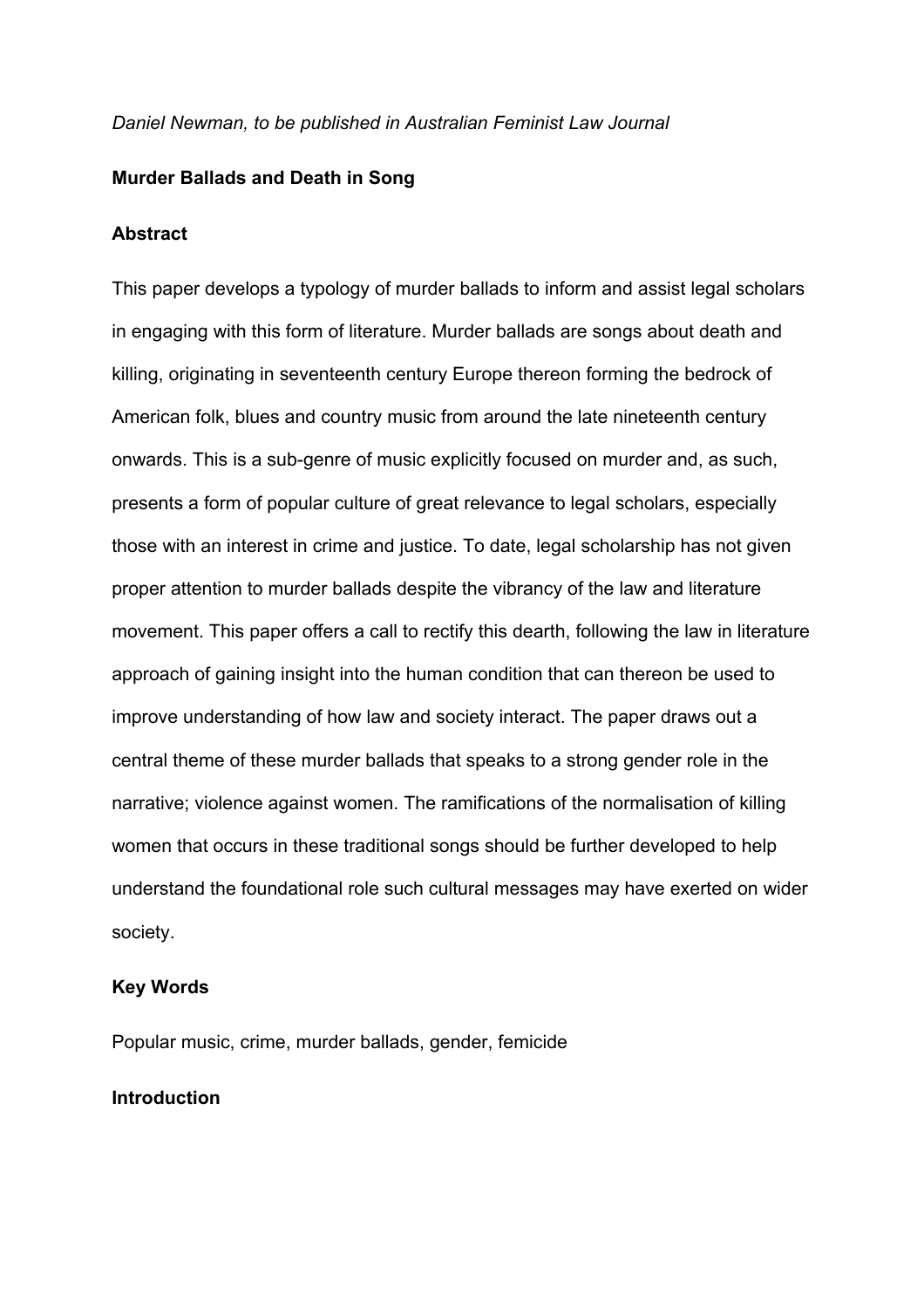This paper is about how popular music can influence our understanding of crime. Law, lawyers and justice systems exist in their wider context. This context includes social, political, economic, historical and, as per the focus of this paper, cultural issues, though all are interlinked. The need to develop and interrogate the wider cultural landscape to form shared cultural reference point is identified by Leiboff, for whom:

We…draw upon our own inventories, the soundtracks of our lives when we read, interpret and parse the texts of law. My claim is that 'the little things' – the soundtrack of our lives – affect how we read and interpret law.<sup>1</sup>

Leiboff picks out the need to integrate humanities in legal studies to overcome the dissonance caused by missed or forgotten cultural artefacts. Following that call, this paper, in a manner of speaking, literally looks at the soundtracks of our lives through exploring murder ballads. The murder ballads under examination here are those present in the folk tradition from the late nineteenth century, later popularised in blues and country music of the first half of the twentieth century in particular, and most authoritatively described by Schechter.<sup>2</sup> Murder ballads are a type of narrative ballad that tells the story of a killing, typically from taking the murderer's point of view dealing with what led up to the events, providing often gory detail of how the murder took place and, thereafter, considering what happened following the death. The murder ballad tradition can be directly traced back to Europe, especially the UK and Scandinavia, where the murder ballads were published as broadsheets to, variously, report and speculate on true crimes of the age or tell tall tales of mythic criminality

<sup>&</sup>lt;sup>1</sup> Marett Leiboff, ""Ditto": Law, Pop Culture and Humanities and the impact of Intergenerational Interpretative Dissonance' (2012) 36(1) *Australian Feminist Law Journal* 145 at 146. <sup>2</sup> Harold Schechter, *Savage pastimes: a cultural history of violent entertainment* (St Martin's Press 2005).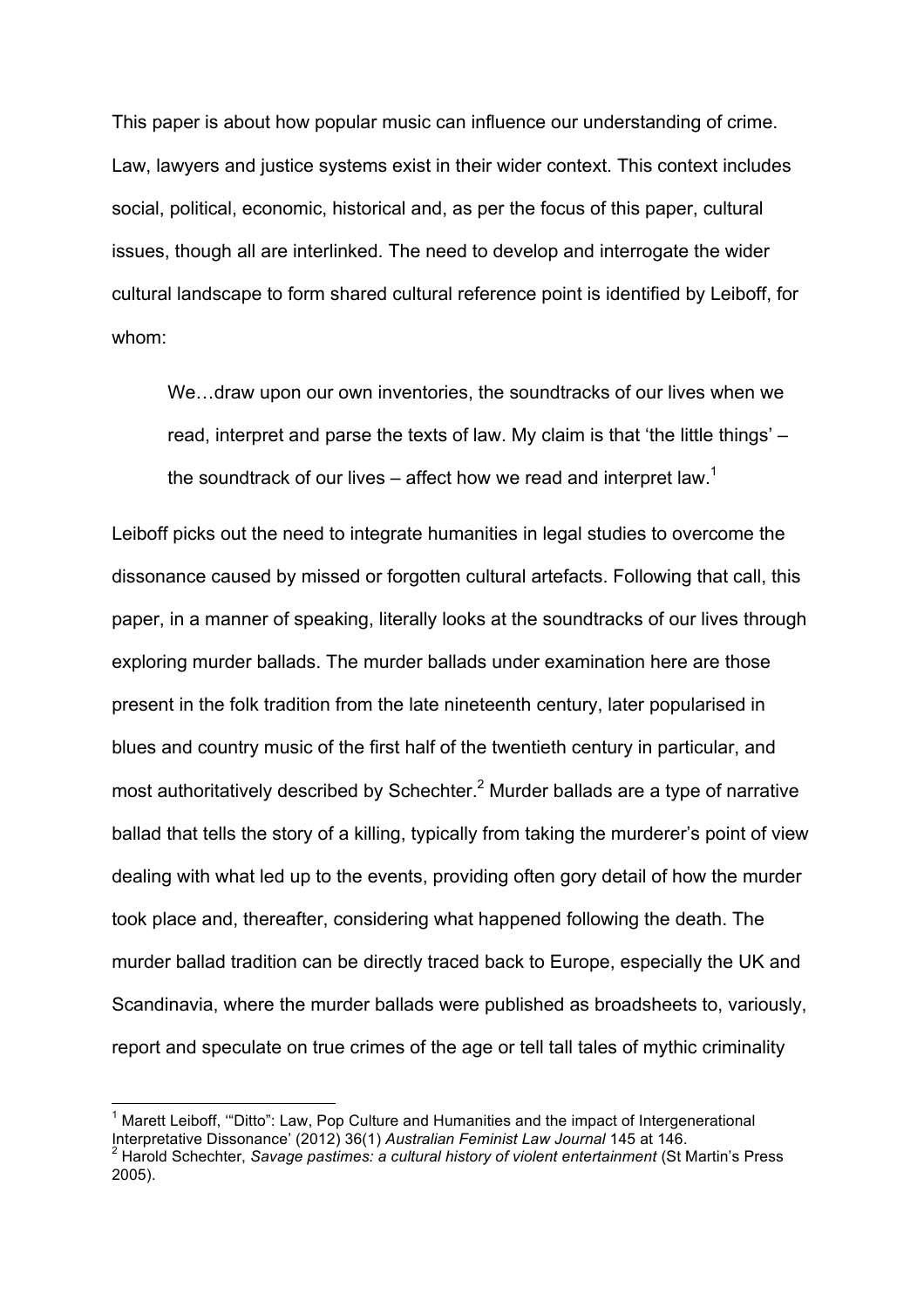drawing parallels to contemporary society. The expansion of cheap printing saw the murder ballads popularised. Further, folklore scholars collected the murder ballads previously known only within illiterate communities and passed on orally. American murder ballads were often imported from the Old World by European settlers but, on becoming established in the Deep South and on the Western frontier, they took on lives of their own with traditional songs modified to new contexts and fresh stories emerging to supplement them. Murder ballads are considered products of violent and unruly cultures, born from and, thereon, popularised in remote and rural areas at a distance from the formal legal institutions of the state and thus characterised by some degree of lawlessness. $3$  They thus afforded authors the space to muse on the wider moral circumstances of the acts contained within.

In the nineteenth century, these murder ballads would be campfire folk songs learnt by ear and moving as the settlers travelled across the country or along each generation in a particular community. In the twentieth century, the songs became the foundation of modern blues and country music, and the songs would be captured for posterity by Alan Lomax, the folklorist, ethnomusicologist and archivist who carried out field recordings of these performers as well as researching the stories behind the lyrics. The existing literature on murder ballads tends to focus on, either, the European roots and the original written ballads, $4$  limited enquiries into a specific genre such as bluegrass,<sup>5</sup> or modern parallels to be found in music like rap. $6$  There

<sup>&</sup>lt;sup>3</sup> Richard Underwood and Carol Parris, 'Crimesong: Some Murder Ballads and Poems Revisited' (2014) 12 *Journal of Southern Legal History* 5.

<sup>4</sup> Ronald Broude, 'Revenge and Revenge Tragedy in Renaissance England' (1975) 28(1) *Renaissance Quarterly* 38.

<sup>&</sup>lt;sup>5</sup> Kenneth Tunnell, 'Blood Marks the Spot Where Poor Ellen Was Found: Violent Crime in Bluegrass Music' (1991) 15(3) *Popular Music and Society* 95.

<sup>6</sup> Elizabeth Keathley, 'A Context for Eminem's "Murder Ballads"' (2002) 4(2) *Echo: A Music-centered Journal*.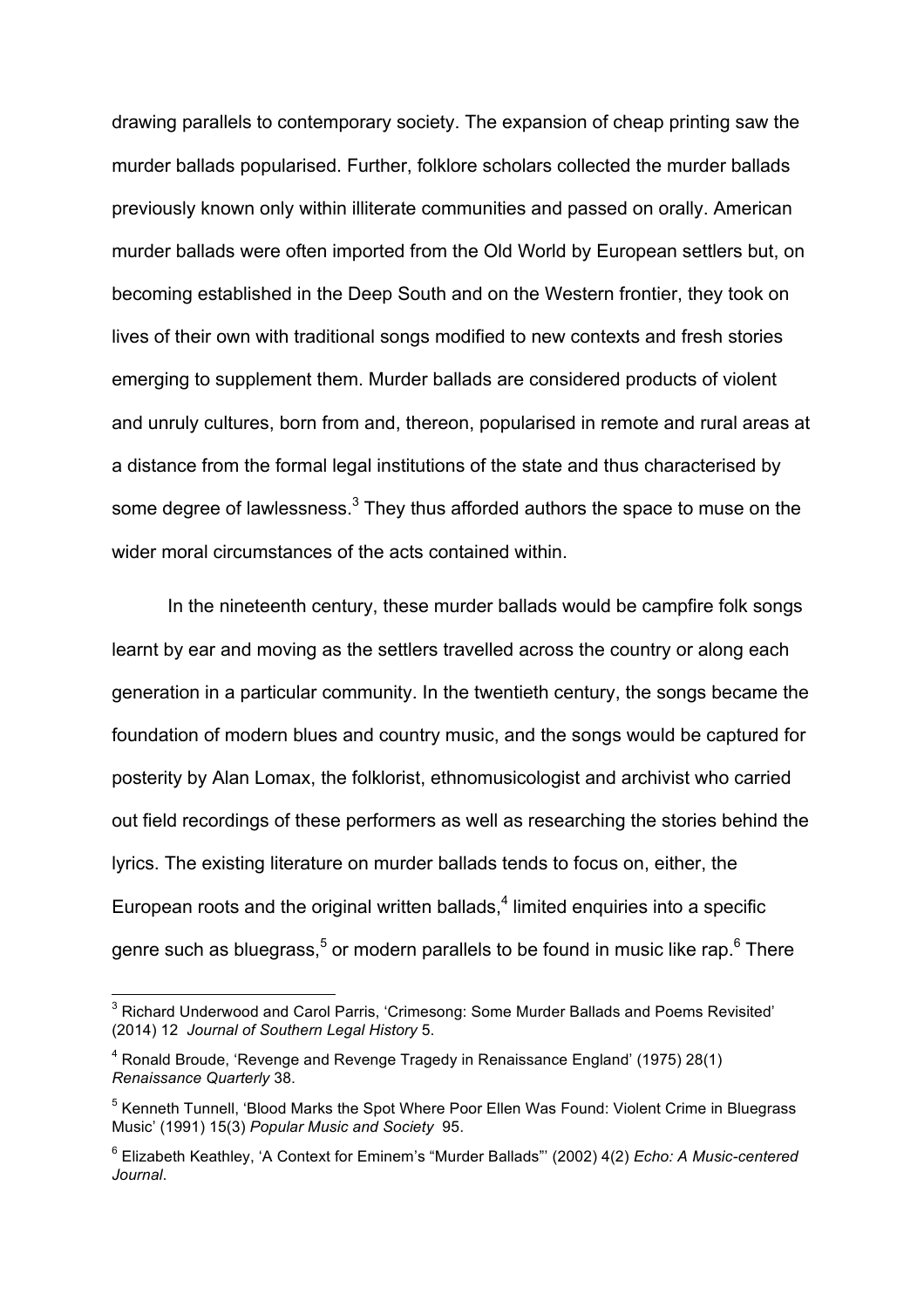is, then, little consideration of American murder ballads in general but this paper will seek to offer just such a contribution, in particular adapting a law and literature approach to identify some of the legally relevant issues in these songs as they speak to fundamental issues of criminality, justice and morality that lie at the heart of much legal scholarship. In so doing, the exploration of murder ballads follows Buchanan's approach of going back to the days of the formation of the law on the frontier to help our understanding of modern law and provide a fuller appreciation of peoples' relationships to legal institutions and practices of justice.<sup>7</sup>

As a central part of folk, blues and country, murder ballads can be understood to represent a foundational cornerstone of contemporary American popular music. As such, the artists are still revered and the songs much covered by modern artists, above and beyond the original genres as evidenced in rock music while the influence can also be much felt in rap and hip hop. Indeed, young songwriters and musicians will often learn their craft by playing through these songs thus hardwiring them into the collective musical consciousness. Modern murder ballads are still written from artists as diverse as Violent Femmes to the Chicks, and the fundamentals of the murder ballad can be appreciated to persist in songs that talk of violence in twentyfirst century society more generally. Such signifies the continued relevance of murder ballads, whether in formal exposition of a specific musical discipline or as a cultural artefact with wider impact. The status of murder ballads means that their content is worthy of giving due attention to. In analysing a leading contemporary example of murder ballads –Nick Cave and the Bad Seeds' *Murder Ballads* album – Newman has called for further scholarship on the sub-genre:

 $<sup>7</sup>$  Ruth Buchanan, "Passing through the Mirror": Dead Man, Legal Pluralism and the De-</sup> territorialization of the West' (2010) 7(2) *Law, Culture and the Humanities* 289.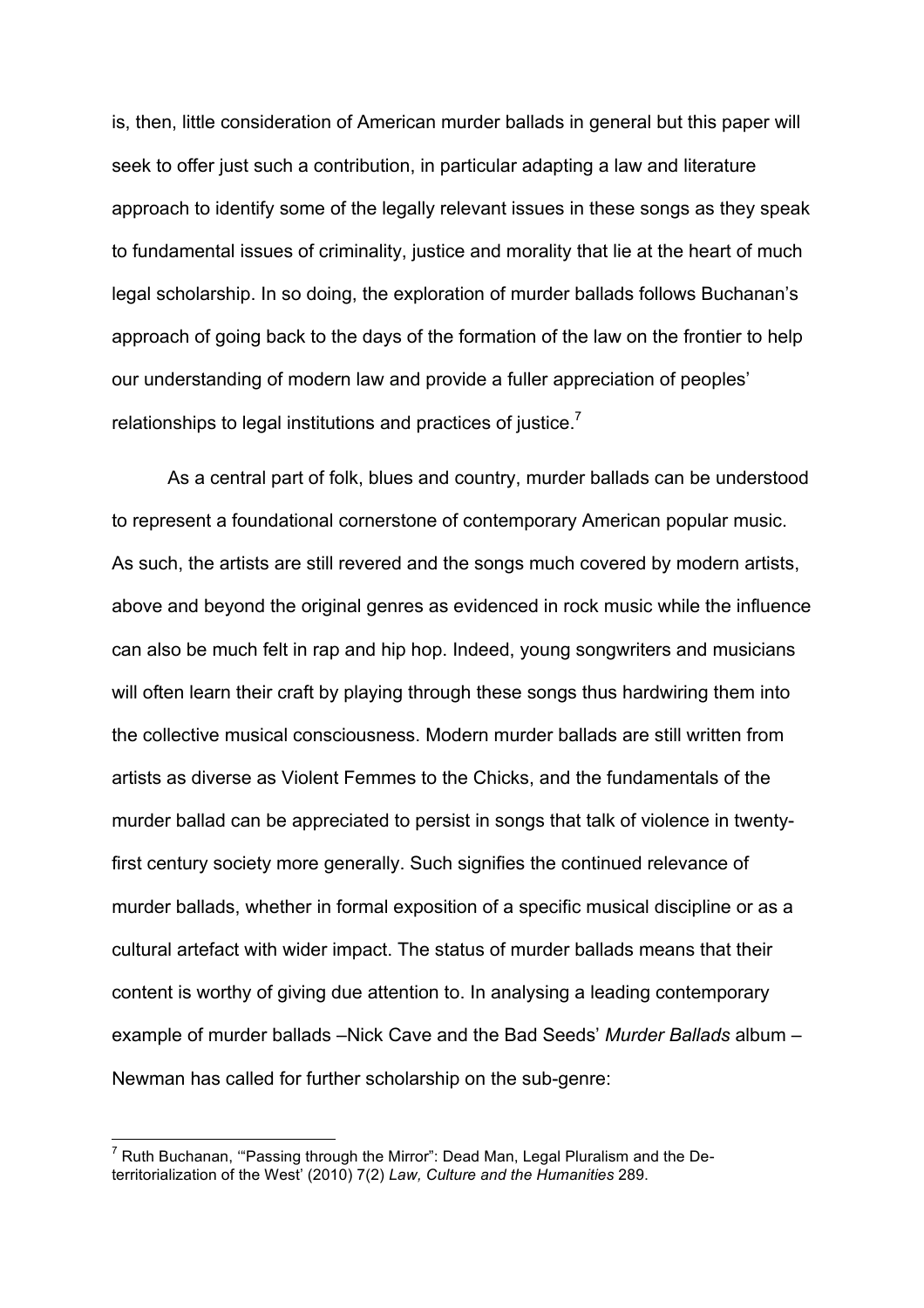The five themes identified on Murder Ballads are simply the tip of the iceberg…a useful reminder of the wider value that greater engagement with the topics of murder and death in popular music might provide in popular music studies and beyond. This analysis can now be taken further, to other artists and genres, in order to help improve insight into the human condition.<sup>8</sup>

This paper aims to kick start that process by bringing murder ballads, and popular music more generally, within the law and literature canon. This paper invites others to engage with the tradition and draw out its value for law in literature approaches as the songs offers a valuable, underappreciated, source on the human condition, the ethical content of the law and the socio-political context of legal plights. In so doing, the paper has three objectives. Firstly, providing a historical context for the musical sub-genre of murder ballads, that has not already been offered elsewhere. Secondly, offering a feminist analysis of murder ballads, by attending to the role of gender in this sub-genre. Thirdly, developing an embryonic typology of the murder ballads subgenre to aid future analysis.

To achieve these objectives, the paper begins by grounding understanding of popular music in discussions of the human condition thus providing a route into discussing popular music in the legal context. The paper moves on to look at feminist scholarship and popular culture more broadly to provide a conceptual lens through which to understand the gendered nature of the music under consideration here. Next the paper offers a consideration of how and why a typology is useful for capturing essential elements of the murder ballad tradition. The following three sections offer an attempt at beginning to organise these murder ballads, breaking

 <sup>8</sup> Daniel Newman, 'Murder Ballads: Nick Cave and His Approach to Killing in Song' (2017) 39(2) *Musicology Australia* 96 at 98.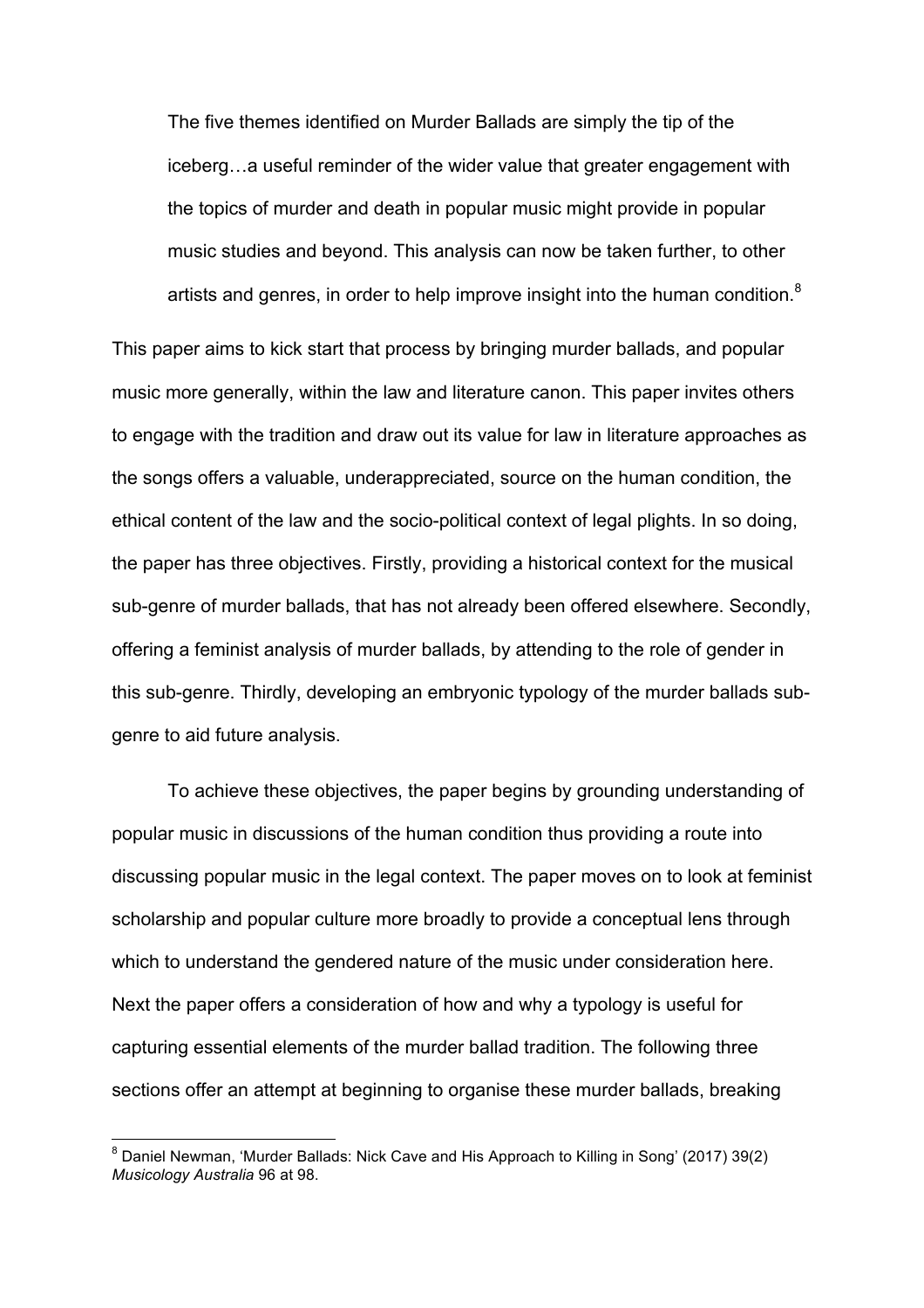down key themes into moralising, revenge and femicide. The conclusion reflects on the value of taking this approach and where it could lead legal scholarship next.

### **Popular Music and the Human Condition**

For bell hooks, 'the heartbeat of critical thinking is the longing to know – to understand how life works'.<sup>9</sup> What emerges, then, is our interest in what can be  $$ perhaps ambiguously – phrased as the human condition; which captures any thematic concern with how we live our lives as humans, human nature or society. Literature can be considered at the heart of investigating the human condition, exploring the many-faceted ways we live our lives as humans, promoting and provoking our understanding of ourselves and our shared experiences. Tymieniecka outlines how 'the investigation of the literary genres' introduces us to 'the existential coordinates of the human condition'.10 Such is why we are focused on literature here because, as per Altman et al, this paper is guided by the view that literature 'ignites thinking and the imagination, fosters conscious mindfulness, and creates openness to the complexity of the human condition'.<sup>11</sup>

Rather than seeing law as literature and taking structural cues from the cultural form under consideration,<sup>12</sup> this paper can be more aligned with Bruner's take on law in literature whereby narratives that explore human plights through the

 <sup>9</sup> bell hooks, *Teaching critical thinking: Practical wisdom* (Routledge 2010) 7.

 $10$  Anna-Teresa Tymieniecka, 'The Theme: The Poetic, Epic and Tragic Genres as the Existential Coordinates of the Human Condition' in Anna-Teresa Tymieniecka (ed) *The Existential Coordinates of the Human Condition: Poetic — Epic — Tragic* (Springer Netherlands 1984) ix at ix.

<sup>&</sup>lt;sup>11</sup> Julie Cooper Altman, Gertrude Schaffner Goldberg and Laura Quiros, 'Literature and the Human Condition in Teaching and Learning' (2017) 37(1) *Journal of Teaching in Social Work* 20 at 30.

<sup>&</sup>lt;sup>12</sup> Robin West, 'Adjudication is Not Interpretation: Some Reservations About the Law-as-Literature Movement' (1987) 54 *Tennessee Law Review* 203.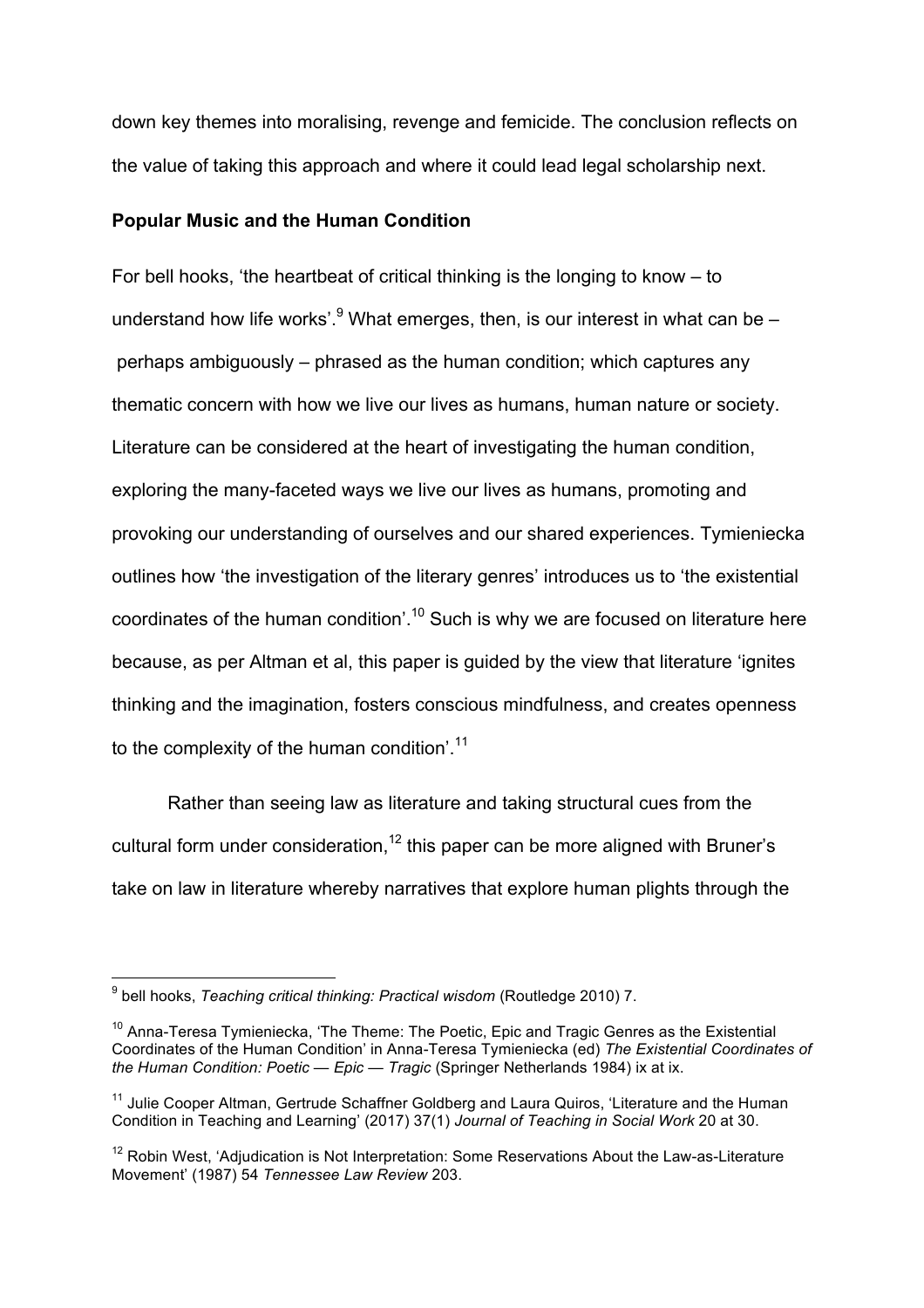prism of the imagination are the focus of study.<sup>13</sup> Following the law in literature approach, Weisberg argues that the chief value of literature for legal scholars is that it offers the insight about the human condition sometimes absent from legal analysis.<sup>14</sup> It is crucial that legal scholars develop an understanding of the human condition as, for Hazard, 'the human condition is what law and law practice address, or, as they say these days, what law is "all about"'.15 It makes much sense, then, for legal scholars to turn to literature, even more so when considering that the two realms are not at all alien to one another. Legal issues and problems of morality are a common topic in literature, indeed, for Brooks:

Tragedy is always the story of the discovery of the law – perhaps the Law – and in this manner it makes clear, perhaps more than any other genre, that literature's exploration of the individual's destiny always encounters those systems of constraint, those basic interdictions, that both frustrate individual endeavours and constitute irrefutable elements of the definition of the human condition.16

Literature asks some of the big questions in life and, for example, the law and literature movement has established that a legal scholar can get great insight into the human condition from reading authors such as Franz Kafka or Albert Camus.<sup>17</sup> What is right and wrong? Are we naturally good or evil? What does it mean to be moral?

 <sup>13</sup> Jerome Bruner *Making Stories: Law, Literature and Life* (Harvard University Press 2002).

<sup>&</sup>lt;sup>14</sup> Richard Weisberg, *Poethics: And other Strategies of Law and Literature* (Columbia University Press 1992).

<sup>15</sup> Geoffrey Hazard, 'Humanity and the Law' (2004) 16(1) *Yale Journal of Law and the Humanities* 79 at 79.

<sup>16</sup> Peter Brooks, 'The Law as Narrative and Rhetoric' in Peter Brooks and Paul Gewirtz (eds) *Law's Stories: Narrative and Rhetoric in the Law* (Yale University Press 1996) 15.

<sup>17</sup> See Ian Ward, *Law and Literature: Possibilities and Perspectives* (Cambridge University Press 1995).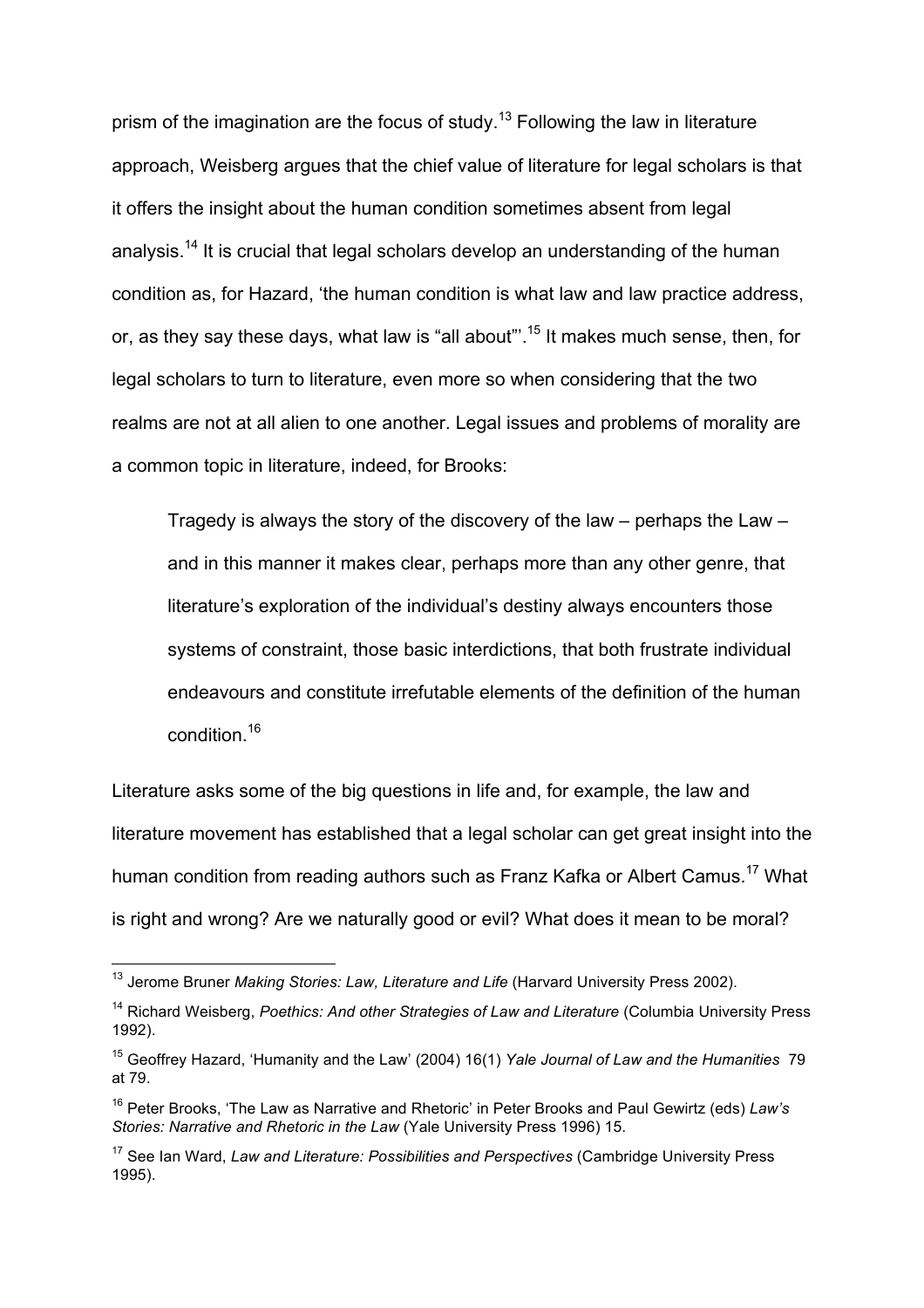Should we conform or be individual? How do we deal with death? These timeless enquiries about society and how we are to live our lives are tied into the law, wherein legal scholars should explore them to gain a firmer understanding of what law, crime and justice entail.

Just as legal scholars can turn to written stories to aid their insight, it is important for them to appreciate that popular music can raise similar points. Music and literature share common derivation and, though there are differences between the written word and the world of performance, they retain obvious parallels and essential characteristics such that make them equally suitable for scholarship to draw out the meanings.<sup>18</sup> Indeed, both forms are best understood as cultural phenomena, texts to be decoded for the broader message they communicate.<sup>19</sup> As such, there is as much to be gained from looking for the answers to key questions of the human condition in the songs of Bob Dylan or Neil Young just as there would be any other writer. The human condition need be recognised as being at the heart of song as it is in books because, as Blacking explains:

The function of music is to enhance in some way the quality of individual experience and human relationships; its structures are reflections of patterns of human relations, and the value of a piece of music as music is inseparable from its value as an expression of human experience. The common factor is therefore the experience of the individual in society.<sup>20</sup>

 $18$  Calvin Brown, 'The Relations between Music and Literature as a Field of Study' (1970) 22(2) *Comparative Literature* 97.

<sup>19</sup> Roland Barthes, *Mythologies* (Editions du Seui 2007).

<sup>20</sup> John Blacking, *Music, Culture and Experience* (University of Chicago Press 1995) 31.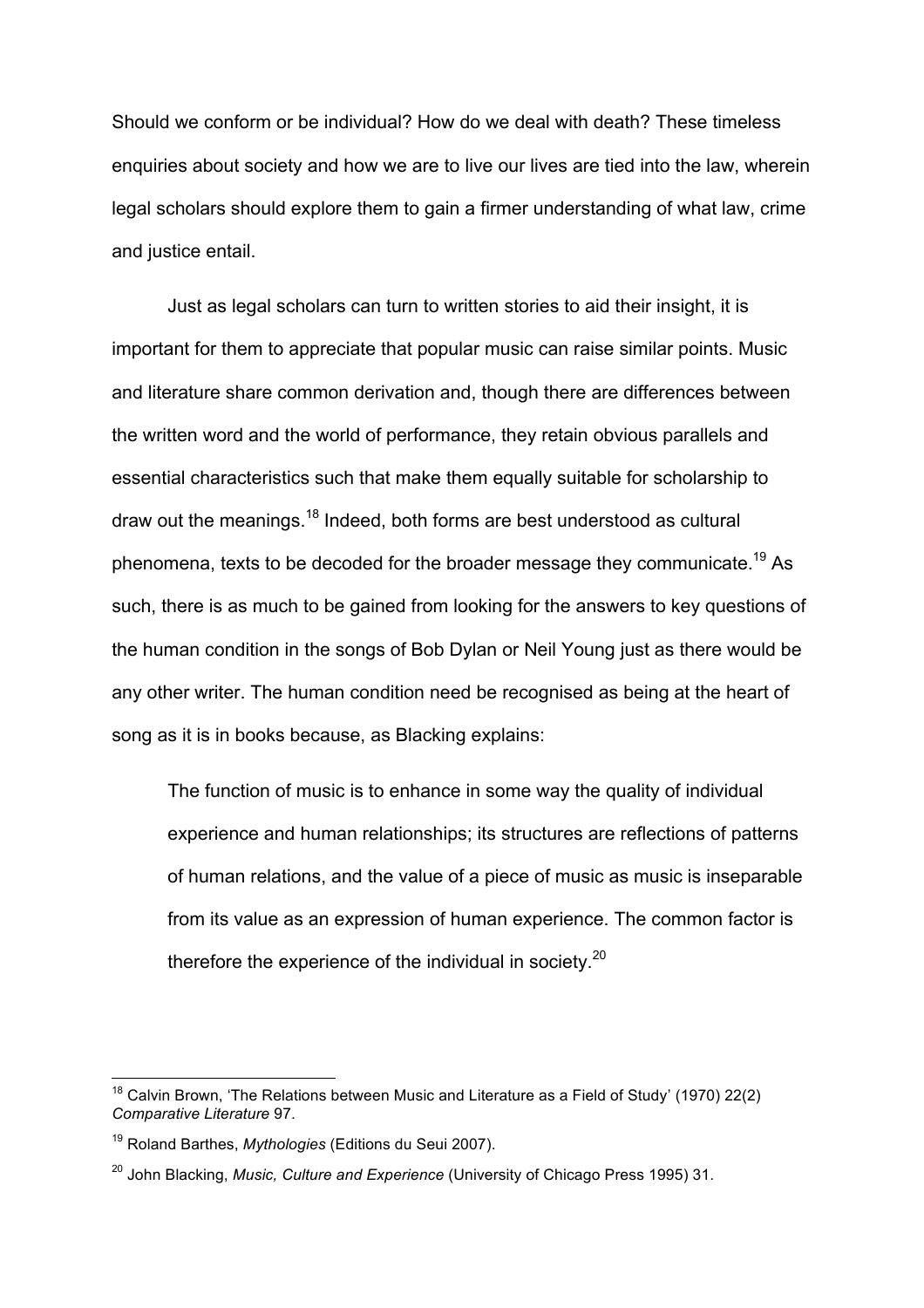Popular music reflects the culture of its times and thus can be taken to represent human experience in society, with different genres articulating the thoughts and feelings of different social segments. $2<sup>1</sup>$  For Frith, 'music gives us a way of being in the world, a way of making sense of it'.<sup>22</sup> Popular music is a cultural form replete with symbolism, through which listeners are presented with the cultural norms of the existing structural order as well as being offered alternatives.<sup>23</sup> As such, songs offer a means of development and a place through which listeners wrestle with the tensions between what is acceptable and what is not, in particular working out where their own beliefs and desires fit within this. Considering the violent deaths that characterise the murder ballads has the potential to teach legal scholars much about the human condition. $24$ 

#### **Feminism and Popular Culture**

When exploring examples such as these murder ballads, attention must be given to the gendered aspect that dominates the narratives. Male norms lead in music, which needs be recognised by more musicology research.<sup>25</sup> Cultural material can be crucial as a means from which those who consume it learn the principles that structure gendered societal concepts, as shown by Dworkin when she analyses fairy

 <sup>21</sup> Charles Hamm, *Putting Popular Music in its Place* (Cambridge University Press 2006).

<sup>&</sup>lt;sup>22</sup> Simon Frith, *Performing Rights: On the Value of Popular Music* (Harvard University Press 1996) 272.

<sup>23</sup> Bernice Martin, 'The Sacralization of Disorder: Symbolism in Rock Music' (1979) 40(2) *Sociological Analysis* 87.

 $24$  Notable examples of legal scholarship on popular music more broadly includes: Alex Sharpe, 'Scary monsters: the hopeful undecidability of David Bowie (1947–2016)' (2017) 11(2) *Law and Humanities* 228; Robbie Sykes, 'Listening Back: Music, Cultural Heritage and Law' (2018) 31 *International Journal for the Semiotics of Law - Revue internationale de Sémiotique juridique* 183); Robbie Sykes and Kieran Tranter, 'You gotta roll/rule with it': Oasis and the concept of law' (2015) 24(2) *Griffith Law Review*, *24*(4) 571.

<sup>&</sup>lt;sup>25</sup> Sally Maccarthur. Dawn Bennett. Talisha Goh, Sophie Hennekam and Cat Hope, 'The Rise and Fall, and the Rise (Again) of Feminist Research in Music: "What Goes Around Comes Around"' (2017) 39(2) *Musicology Australia* 73.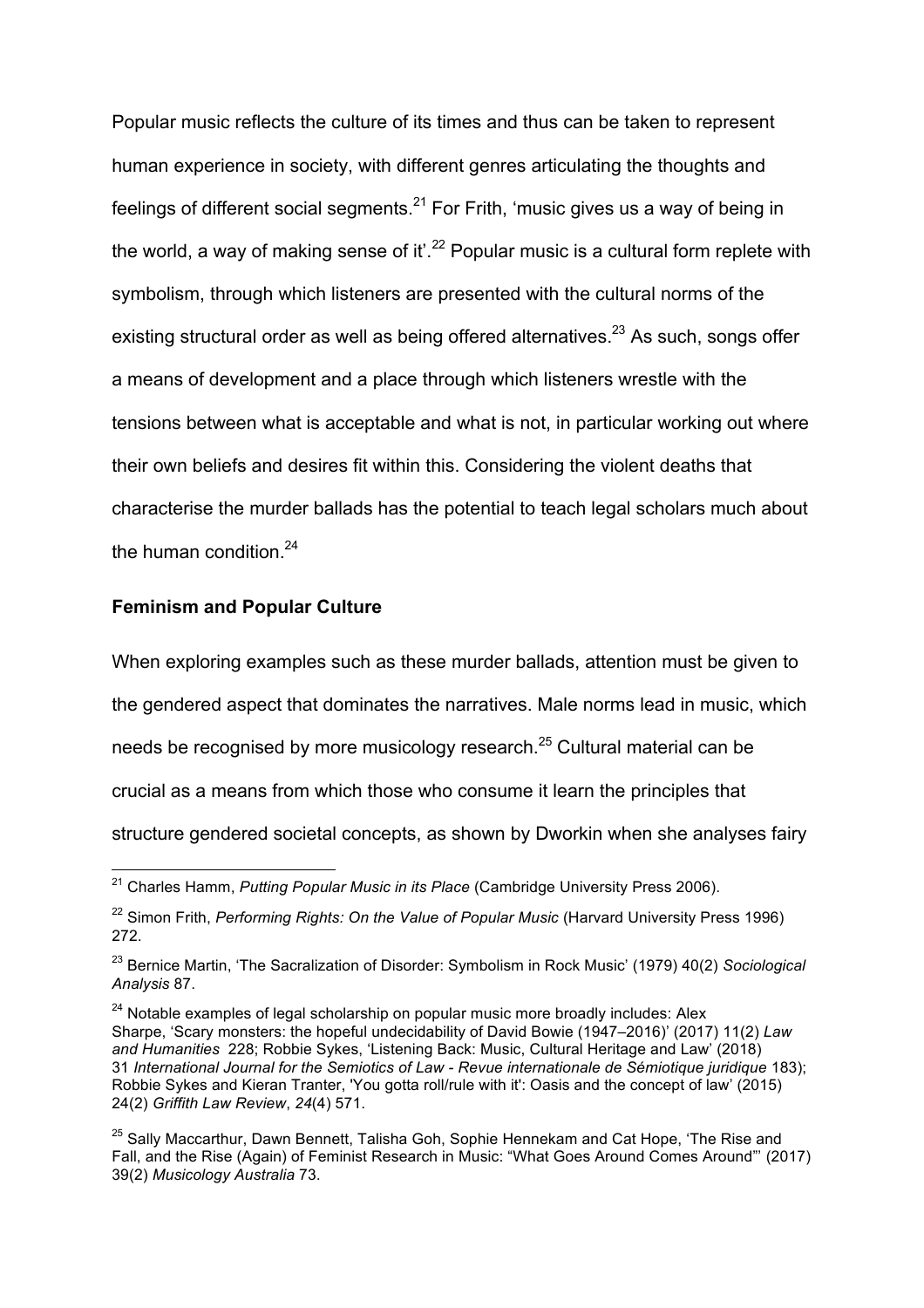tales.<sup>26</sup> Fairy tales are said to contain the gender roles that children learn and adults never overcome. By this line, fairy tales tell us that only two kinds of women exist: good women (such as Sleeping Beauty or Cinderella) are passive, sleeping, innocent, helpless victims; while bad women (such as the Queen or the Wicked Stepmother) are active, devouring, awake, powerful. Men in fairy tales, on the other hand, are generally heroes; good even when they do bad. Fairy tales, then, tell us that men and women are different, absolute opposites. In women, beauty, passivity, and victimhood are desirable. In women, action and power are evil and must be destroyed. Whatever men do is good, because men do it. The moral of fairy tales is that 'happiness for a woman is to be passive, victimised, destroyed, or asleep'.<sup>27</sup> Dworkin uses her examination of fairy tales to highlight how popular cultural forms (in her case, pornography) tell men and women who they are, thereon outlining how the consumption of popular culture (pornography or whatever other form) structures real world human relations.

Following this insight, there is a large body of work using feminist theory that outlines various aspects of how popular culture works to reflect, drive and constrain the ways society constructs meaning and value.<sup>28</sup> It influences our perceptions of nearly everything from entertainment values to political issues and all the important ways these different elements intertwine. As part of this, gendered violence has become mainstreamed in popular culture. Indeed, Horeck shows how sexualised violence against women has been fetishised in television and film with practices such

 <sup>26</sup> Andrea Dworkin, *Woman Hating* (Plume 1974).

 $27$  As above at 49.

<sup>&</sup>lt;sup>28</sup> For example, Barbara Read, 'Britney, Beyonce, and Me: Primary School Girls' Role Models and Constructions of the "Popular" Girl' (2011) 23(1) *Journal of Gender and Education*: 1; Angela McRobbie, *The aftermath of feminism: gender, culture, and social change* (Sage 2009); Andi Zeisler, *Feminism and pop culture* (Seal Press 2008).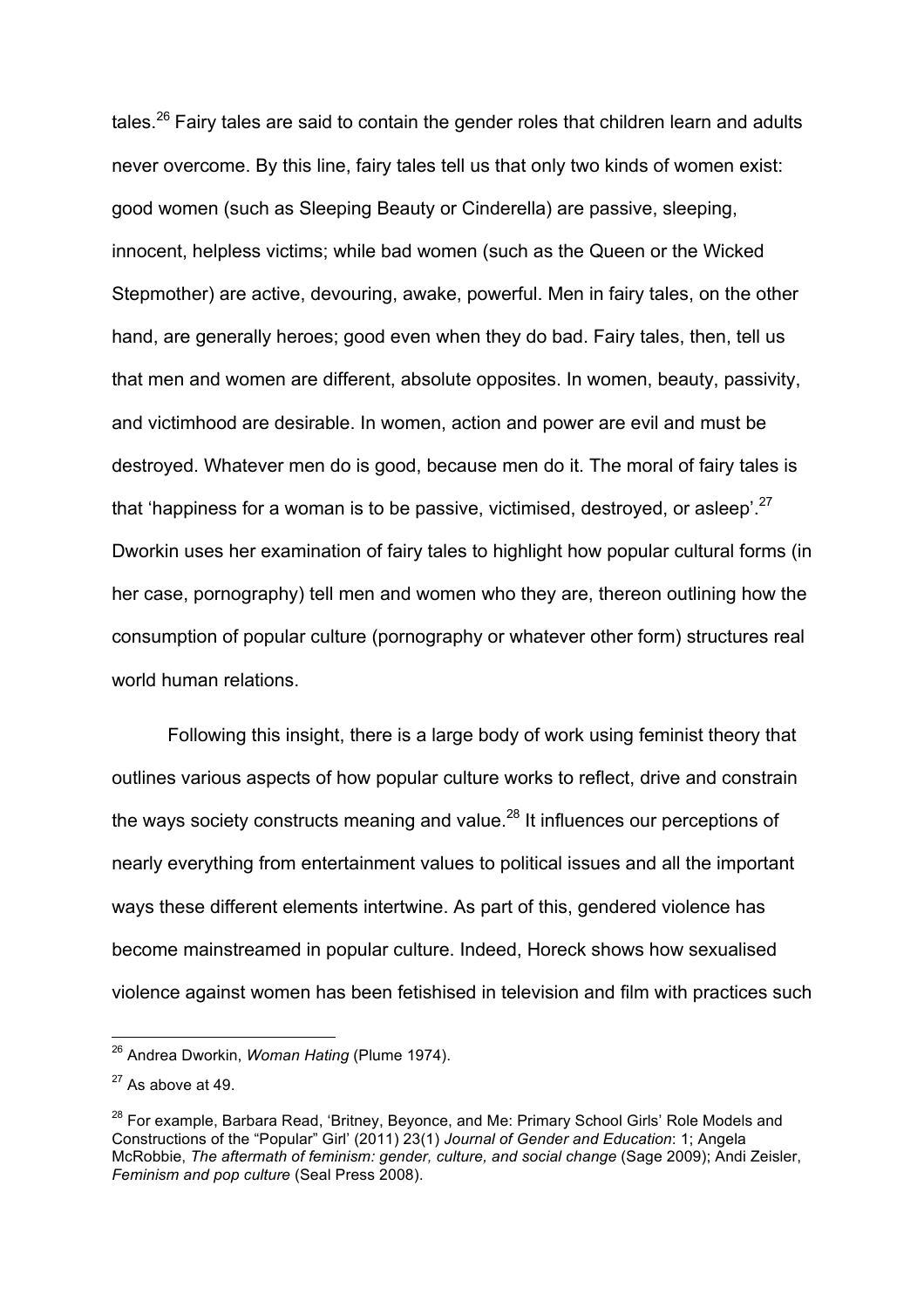as rape now increasingly used as a device (public rape) to get audiences' attentions. <sup>29</sup> In Higgins and Silver's edited collection, *Rape and Representation*, a range of literary analyses are drawn out to reflect the way rape is often offered as simple plot device.<sup>30</sup> While sexual violence is sadly not uncommon, it is increasingly a cultural prop. Popular culture affects how people understand and live in the modern world. In an effort to discover which ideologies are informing our current popular culture dialect, a number of feminist scholars have begun to investigate and critique new changes and trends in popular media. Such can be seen in Trier-Bieniek's edited collection, *Feminist Theory and Pop Culture* but it need be noted that popular music is often absent from such analyses. $31$ 

Following Bayton, it has long been rather odd that feminist theory has tended not to engage with popular music, in stark contrast with the extensive work on literature, television and film that had been undertaken in previous decades.<sup>32</sup> She suggests that 'popular music has been perceived as a "masculine" form: music played by and for men',<sup>33</sup> though it must be recognised that she was writing in the same period that Riot Grrl was just breaking – and Riot Grrrl was a scene that Strong saw as reminding the world about the women so often forgotten in popular music.<sup>34</sup> That such an important means of popular culture might typically be considered somehow a male domain highlights all the more the need for the more recent increase in such

 $33$  As above at 51.

 <sup>29</sup> Tanya Horeck, *Public Rape: Representing Violation in Fiction and Film* (Routledge 2003).

<sup>30</sup> Lynn Higgins and Brenda R. Silver (eds) *Rape and Representation* (Columbia University Press 1991).

<sup>31</sup> Adrienne Trier-Bieniek (ed) *Feminist Theory and Popular Culture* (Sense Publishers 2015).

<sup>32</sup> Mavis Bayton, 'Out on the margins: Feminism and the study of popular music' (1992) 3(1) *Women: A Cultural Review* 51.

<sup>&</sup>lt;sup>34</sup> Catherine Strong, 'Grunge, Riot Grrrl and the Forgetting of Women in Popular Culture' (2011) 44(2) *Popular Culture* 398.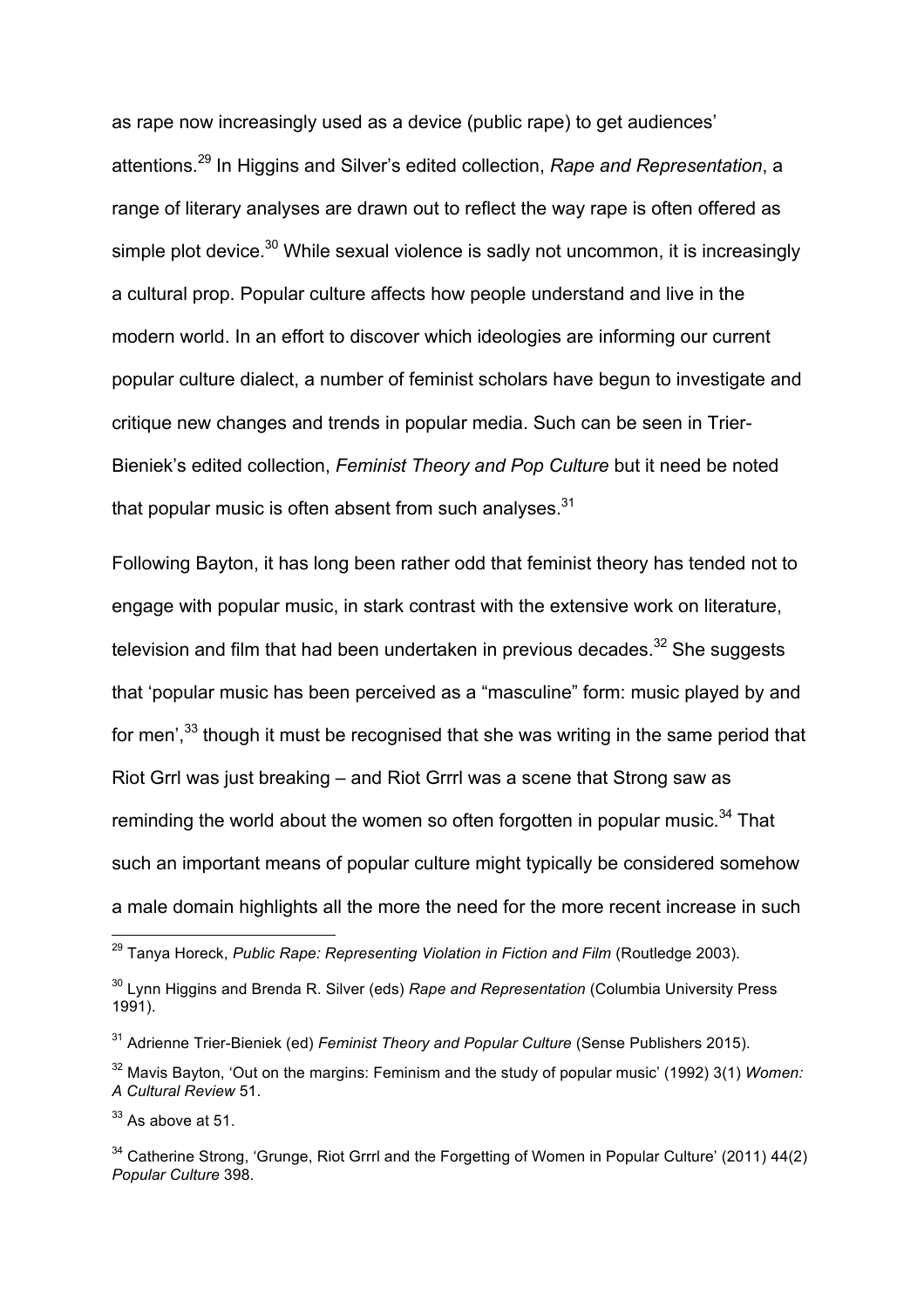feminist investigation, both on music producers and consumers, such as McCarthy's (2006) exploration of women in rock music that tries to show the role of women in scenes where they have been typically ignored or Halberstam who has even coined the term Gaga Feminism to recognise the important role popular music has on gender relations. James has provided a well-argued account of why feminism had been wrong to often ignore and marginalise popular music in the canon,<sup>35</sup> and she passionately believes popular music need be taken seriously as a key site in which social identity is formed and gender inequality can be embodied.<sup>36</sup> Glantz has purposefully attempted to bridge the gap between feminist theoretical dialogue and the experiences of women's lives as mediated in an area such as popular music. $37$ For example, her research emphasises popular media's role as a catalyst for social construction and social change, and also indicates the need for further intersections between feminist theory and women's everyday realities.

One of the foremost authors combining feminist scholarships with musicology is McClary who has argued that the traditional musicological assumption of the existence of supposedly purely musical elements, divorced from culture and meaning, the social and the body, is a conceit used to veil the social and political imperatives of the worldview that produces the classical canon most prized by selfavowedly objective musicologists.<sup>38</sup> In contrast, McLary examines the creation of meanings and identities, some oppressive and hegemonic, some affirmative and resistant. Though her focus is largely on the form and structure of music (and often

 <sup>35</sup> Jack Halberstam, *Gaga Feminism: Sex, Gender, and the End of Normal* (Beacon Press 2012).

<sup>36</sup> Robin James,*Resilience & Melancholy: Pop Music, Feminism, Neoliberalism* (Zero Books 2015).

<sup>37</sup> Jamie Glantz, 'Women in Popular Music Media: Empowered or Exploited?' (2013) 2 *The Spectrum: A Scholars Day Journal* 1.

<sup>38</sup> Susan McClary, *Conventional Wisdom: The Content of Musical Form* (University of California Press 2000).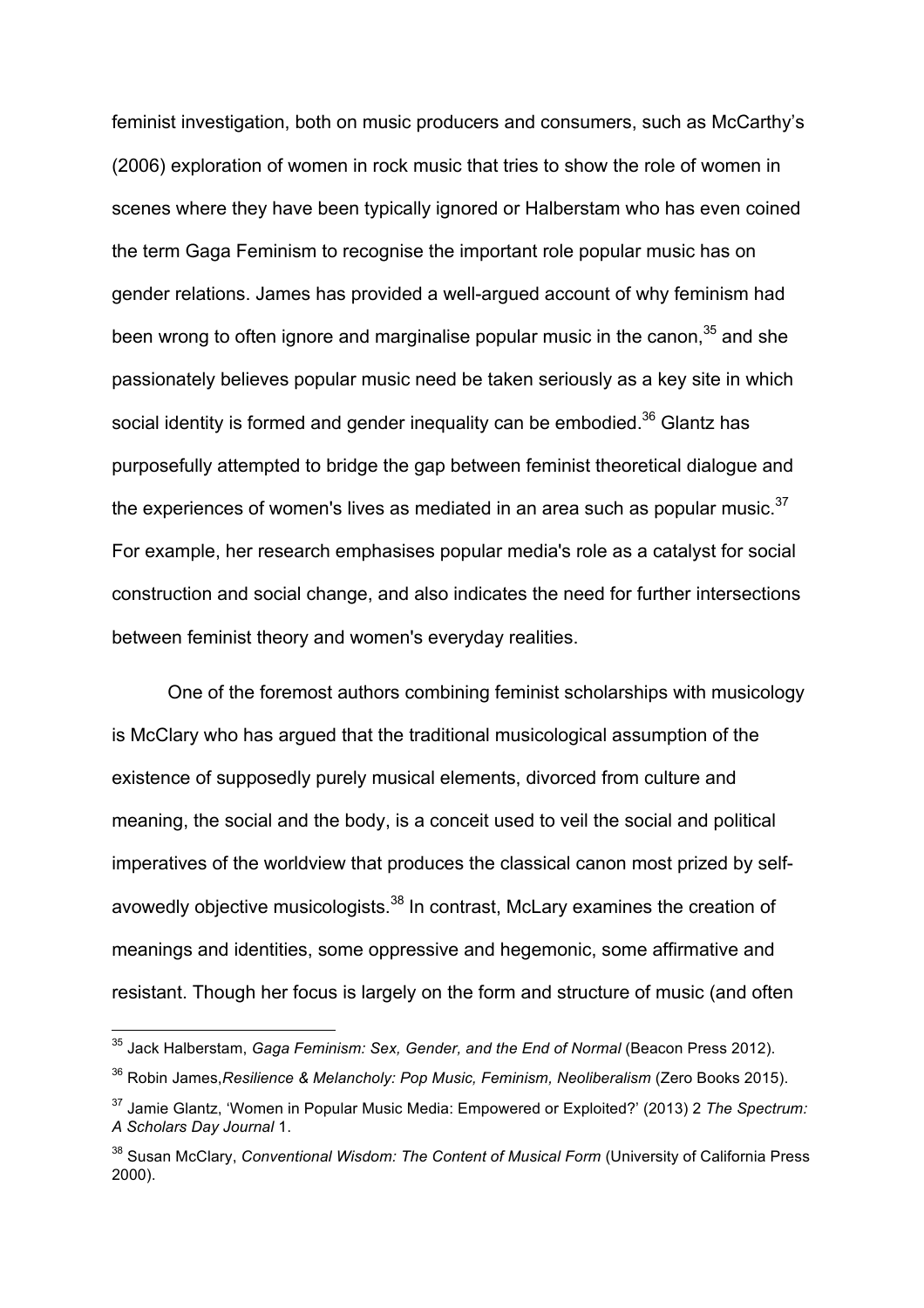focuses on classical music) rather than the meanings to be gleaned from wider consideration of the messages emanating from the lyrical content of more popular forms of music, her insight that sexism and misogyny are often accepted as the norm in mainstream musical forms highlights that musical genres are generally taken as neutral due to their longstanding, and having been co-opted into an apparently apolitical cultural background. Flowing from her aim to find the political in music, to consider the sexual, McLary offers a key insight into the music that she believes many people to have in the centre of their lives, meaning that her work sheds light on how music affects us and why it is so influential. There remains, though, a particular gap for work that such feminist insight of gendered insight into popular music in the legal field.

In an attempt to encourage others to address this gap, the present paper's exploration of death in song is underlined by a belief that popular music sub-genres such as the murder ballads, which forms the foundation of much contemporary music and maintain popularity across time and space, provide examples of what Mulvey has labelled the male gaze. $39$  This gaze refers to the tendency of mainstream culture to replicate, through narrative and the imagery invoked, inequalities and biases that exist throughout society. As such it seeks to encourage further legal scholarship into (gender and) popular music by co-opting the insight of feminist work on narrative cinema, which has generally been more accepted within mainstream feminist and legal discourses than popular music study in and of itself. In particular, the paper is grounded in Mulvey's analysis focuses on visual culture, as she suggests that popular film works to serve the political function of subjugating female bodies and experiences to the interpretation and control of a heterosexual male

 <sup>39</sup> Laura Mulvey, 'Visual Pleasure and Narrative Cinema' (1975) 16(3) *Screen*: 6.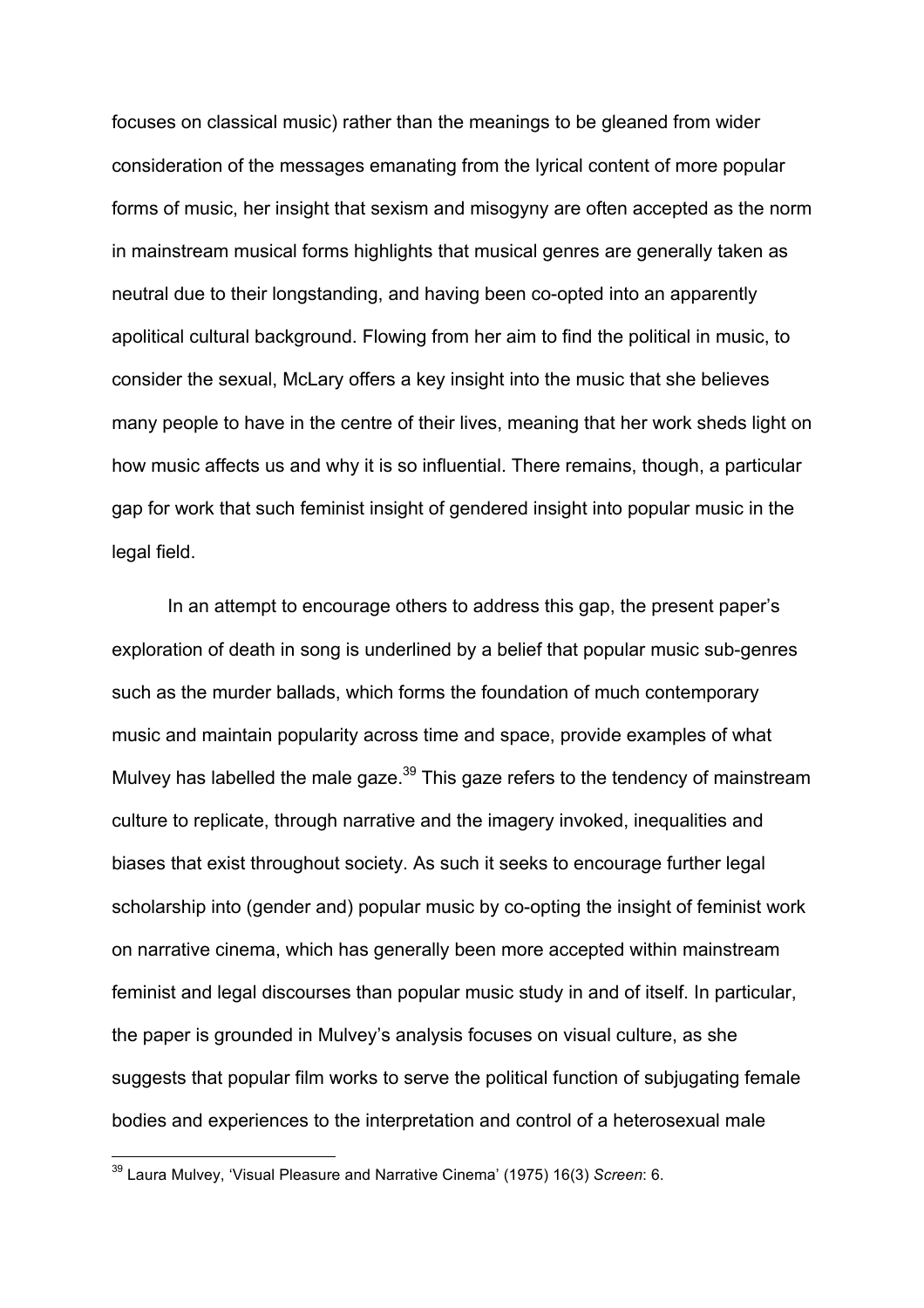gaze. By this line, an observer's potential to experience visual and visceral pleasure from watching Hollywood films is based on an acceptance of a patriarchal worldview in which men look and women are looked at. This is a worldview whereby men act while women are merely acted upon. This distinctly male-oriented perspective maintains and propagates sexual inequality through forcing the viewer (male or female) to identify with and adopt a perspective that objectifies and dehumanises women. There are problems with Mulvey's thesis, such as those outlined by Studlar who has suggested rather that visual pleasure for all audiences is derived from a passive, masochistic perspective, where the audience seeks to be powerless and overwhelmed by the cinematic image.<sup>40</sup> Mulvey, though, reacted to such critique by explaining that her article was meant to be a manifesto, rather than a reasoned academic thesis that took all objections into account. $41$  As such, there is much to be gained from Mulvey's provocation, not least taking the opportunity to apply its critical insight to other areas such as popular music in law and literature. This paper will consider that it is possible, if not beneficial, to identify this dominant gaze in depictions of violence in popular music meaning that the messages communicated by who is doing the violence, to whom and with what reasoning are important topics to tackle. Such unpicking of violence in popular music should be of interest, then, to feminist scholars in general but feminist legal scholars in particular as a means to understand how issues of crime and justice play out in these cultural treatments of violence.

### **Murder in Music**

 <sup>40</sup> Gaylyn Studlar, *In the realm of pleasure* (Columbia University Press 1993).

<sup>41</sup> Laura Mulvey, *Visual and other pleasures* (Palgrave Macmillan 2009).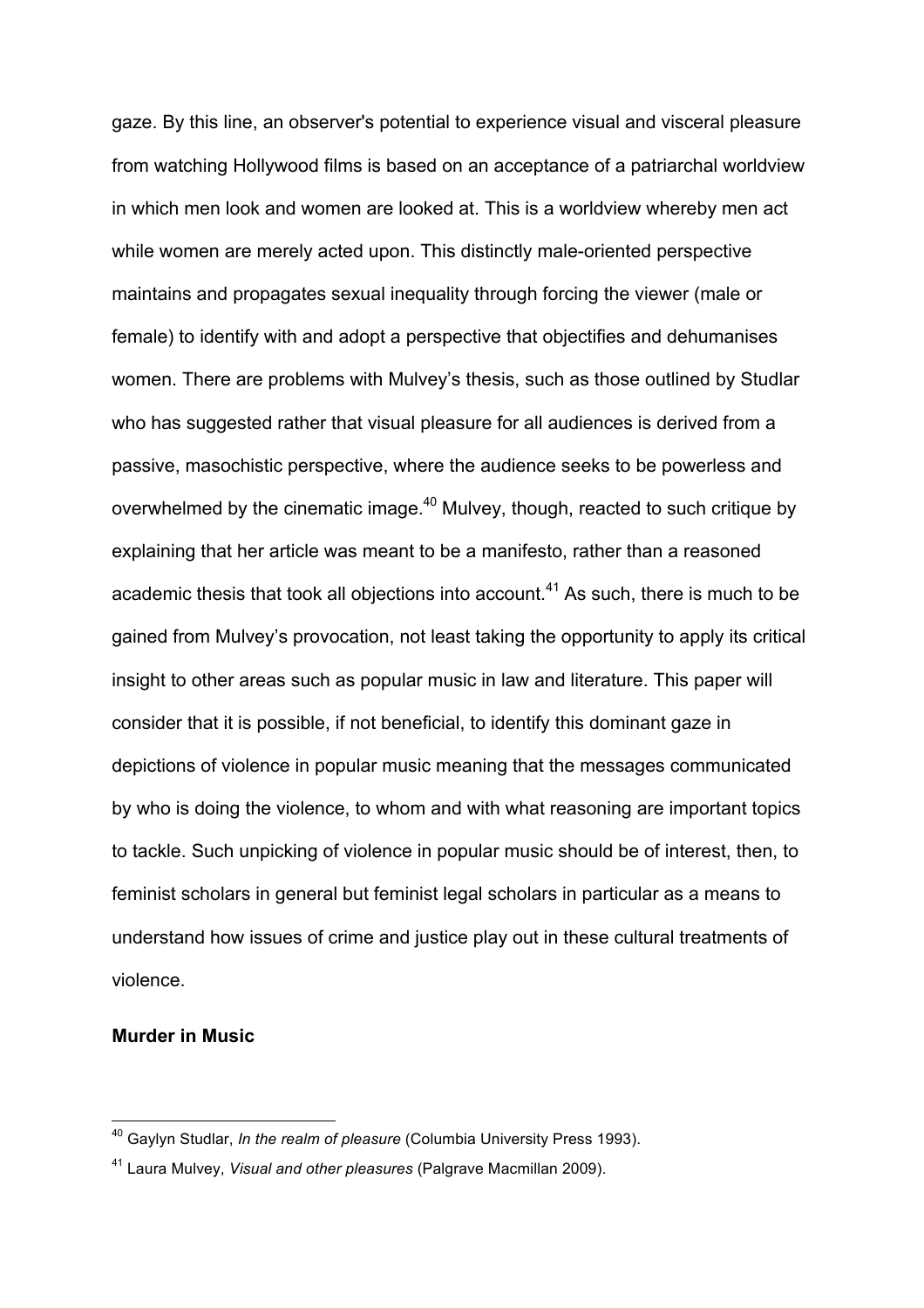A wider legal analysis of violence in popular music – whether explicitly gendered or not – would offer a specific focus on the human condition, which can be readily achieved through a consideration of how murder is treated in song. Loss is the number one subject for popular music.<sup>42</sup> Loss, as a topic, covers a broad range of issues, with broken relationships the preeminent theme but death follows close behind as a prominent topic of popular song. Hugely successful tribute songs such as Elton John's *Candle in the Wind* show that popular music can be used to cope with grief. In this way, songs dealing with death can come to represent acts of communal mourning. For Hertz, mourning is more than individual reflection on the passing of a particular person and, rather, acts to render death as the 'object of a collective representation'.43 Funerals and wakes are the typical means through which people come together to mourn but such songs can help unite people as well. On the other hand, genres such as heavy metal can make great play on singing about death, and in particular the violent death that comes with murder, with such subject matter stock in trade for acts such as Slipknot, Slayer or Metallica. Such songs are often darkly humorous and, in so doing, even such exaggerated treatments of gruesome murder can play a psychological role in helping people to deal with grief as reflected in the research of McGraw and Warren.<sup>44</sup> Black comedy depictions of forbidden or threatening situations in benign conditions such as entertainment can provide a positive effect in helping audiences overcome the tension associated with such stressful events and thus diffuse their emotional potency.

<sup>&</sup>lt;sup>42</sup> David Henard and Christian Rossetti, 'All You Need is Love? Communication Insights from Pop Music's Number-One Hits' (2014) 54(2) *Journal of Advertising Research* 178.

<sup>43</sup> Robert Hertz, *Death and the Right Hand* (The Free Press 1960) 28.

<sup>44</sup> Peter McGraw and Caleb Warren, 'Benign violations: making immoral behavior funny' (2010) 21(8) *Psychological Science* 1141.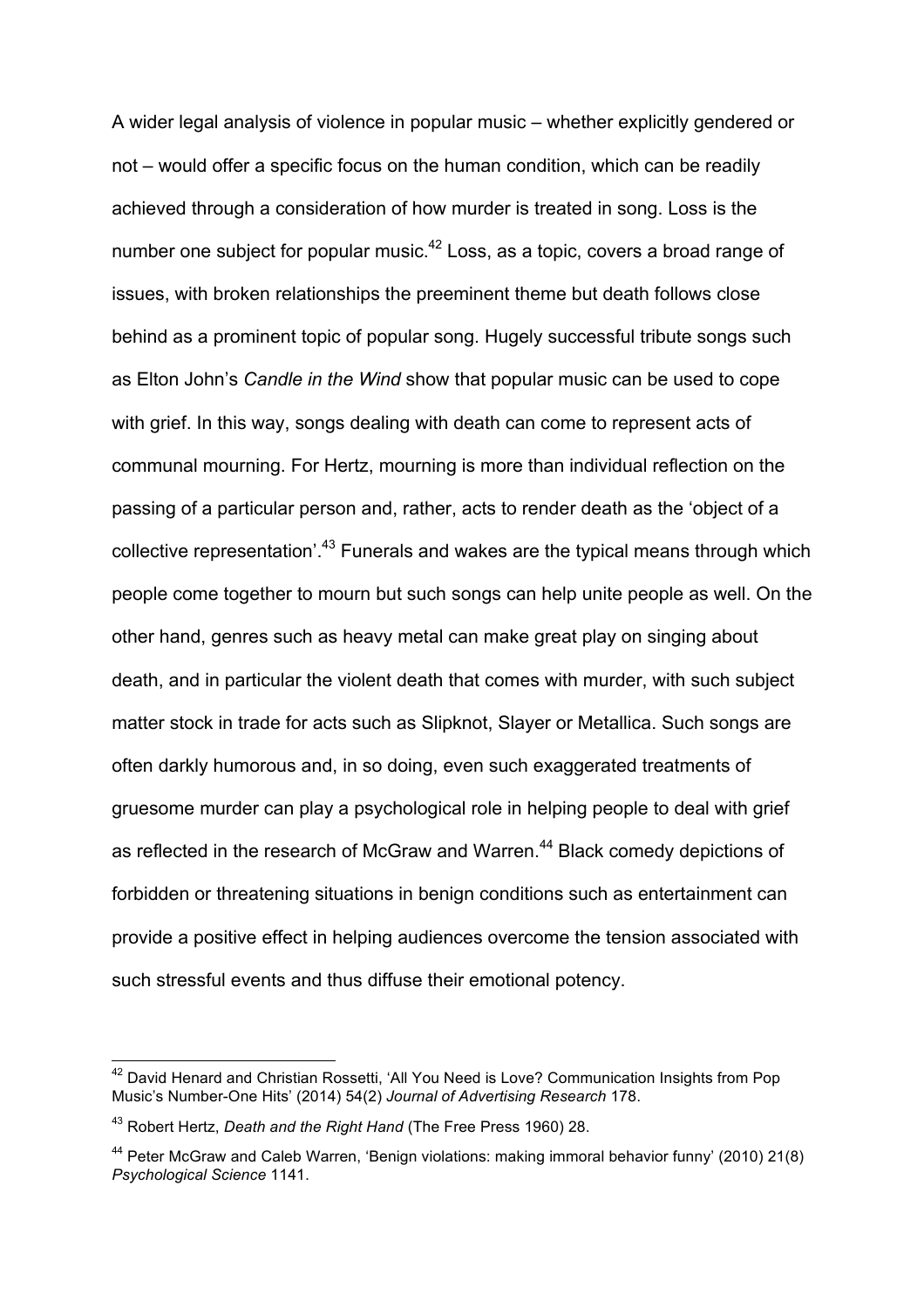While death and murder are notable musical topics, the dearth of research into this area means we have a lack of understanding as to why or what impact this may have. Death has increasingly moved from private spaces of personal grief and into the public arena of mediated culture but there is no consensus on why or what implications the rise of such popular culture consumption has.<sup>45</sup> Music that confronts the listener with sudden, often brutal, death may offer a way to cope with contemporary social anxieties, especially amongst adolescents.<sup>46</sup> For such groups, songs offer a reflexive quality, vital as a form of socialisation and self-understanding. Dealing with death can also provide a valuable psychological function by helping those who come into contact with the music to come to terms with their own mortality at a time when, in the West at least until the recent rise of the terrorist threat and Covid-19 pandemic, mainstream society has become sanitised and detached from the reality of dying. $47$  By this line, songs can be part of the cultural toolbox that allows us to explore the idea of death and come face-to-face with the issues this brings up thus providing a valuable coping mechanism for self-growth. It is possible that taking on themes such as murder allows performers and listeners alike to play out socially inappropriate taboos in a safe and controlled manner.<sup>48</sup> Nihilistic drives, violent urges, unorthodox sexual gratification and other culturally frowned upon emotions can be explored without judgment or threat of punishment. All the same, Fischer and Greitemeyer have shown that exposing men to sexually aggressive, misogynistic

 <sup>45</sup> Margaret Gibson, 'Death and mourning in technologically mediated culture' (2007) 16(5) *Health Sociology Review* 415.

 $46$  Robert Fulton and Greg Owen, 'Death and Society in Twentieth Century America' (1987) 18(4) *Omega* 379.

<sup>47</sup> Lynne De Spelder and Albert Strickland, *The Last Dance: Encountering Death and Dying* (McGraw-Hill 2002).

<sup>&</sup>lt;sup>48</sup> Adam Rafalovich and Andreas Schneider, 'Song Lyrics in Contemporary Metal Music as Counter-Hegemonic Discourse: An Exploration of Three Themes' (2005) 33(2) *Free Inquiry In Creative Sociology* 131.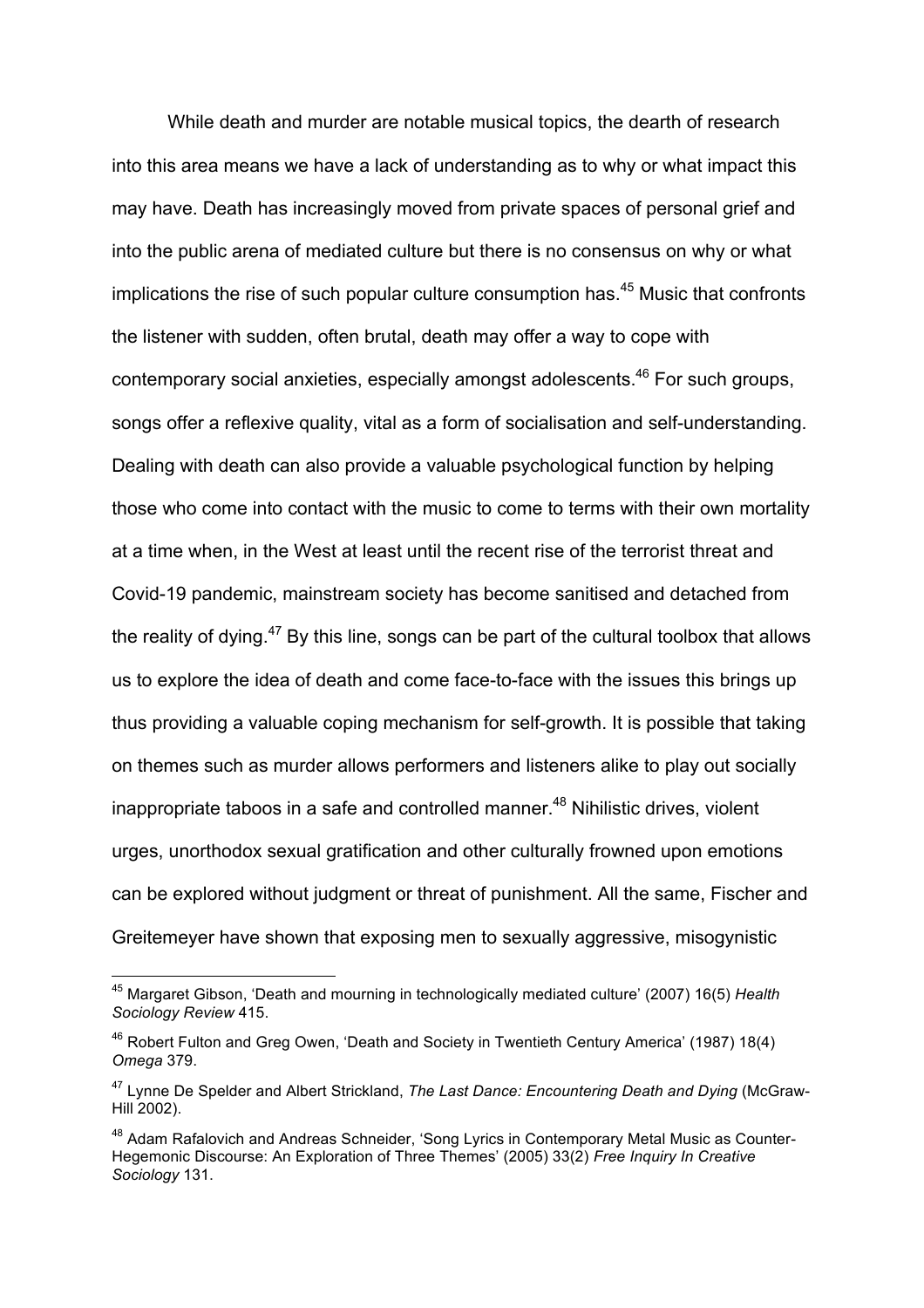songs can exert real impacts on the emotions and behaviour of men to women, prompting negative associations and even leading to facilitating the causing of psychical pain.<sup>49</sup> Unpicking the meanings contained in songs about violent and sudden death will have great value for legal scholars as they speak directly to the human condition as it plays out in the most emblematic of all legal topics, murder. It is for this reason that this paper considers the murder ballad tradition to draw out some key themes of how murder has been dealt with in song.

While the attraction to death and murder as a subject matter for song has been little considered thus far, there is a parallel that any subsequent legal analysis could draw on. Research into thanatourism has devoted much time and attention to trying to understand the popularity of dark tourism; visiting sites of death and murder. For example, Stone has developed a typology of thanatourism sites, whereby the destination can be differentiated by its degree of darkness, from the dark fun factory that treats murder as light entertainment to sites of mass genocide presented as sombre places of remembrance. $50$  He offers this typology in the hope that construction of a firm and comprehensive categorisation will improve understanding of dark tourism but, also, lead to a better understanding of demand, motivations and experiences. Other studies have built on this and collected the reasoning of visitors to such sites, uncovering a range of motivations from morbid curiosity and thrillseeking on the one hand,<sup>51</sup> to journeys of self-discovery and opportunities for

<sup>&</sup>lt;sup>49</sup> Peter Fischer and Tobias Greitemeyer, 'Music and aggression: the impact of sexual-aggressive song lyrics on aggression-related thoughts, emotions, and behavior toward the same and the opposite sex' (2006) 32(9) *Personality and Social Psychology Bulletin* 1165.

 $50$  Philip Stone, 'A dark tourism spectrum: Towards a typology of death and macabre related tourist sites, attractions and exhibitions' (2006) 54(2) *Tourism: An Interdisciplinary International Journal* 145.

<sup>&</sup>lt;sup>51</sup> Ria Dunkley, Nigel Morgan and Sheena Westwood, 'A shot in the dark? Developing a new conceptual framework for thanatourism' (2007) 1(1) *Asian Journal of Tourism and Hospitality* 54.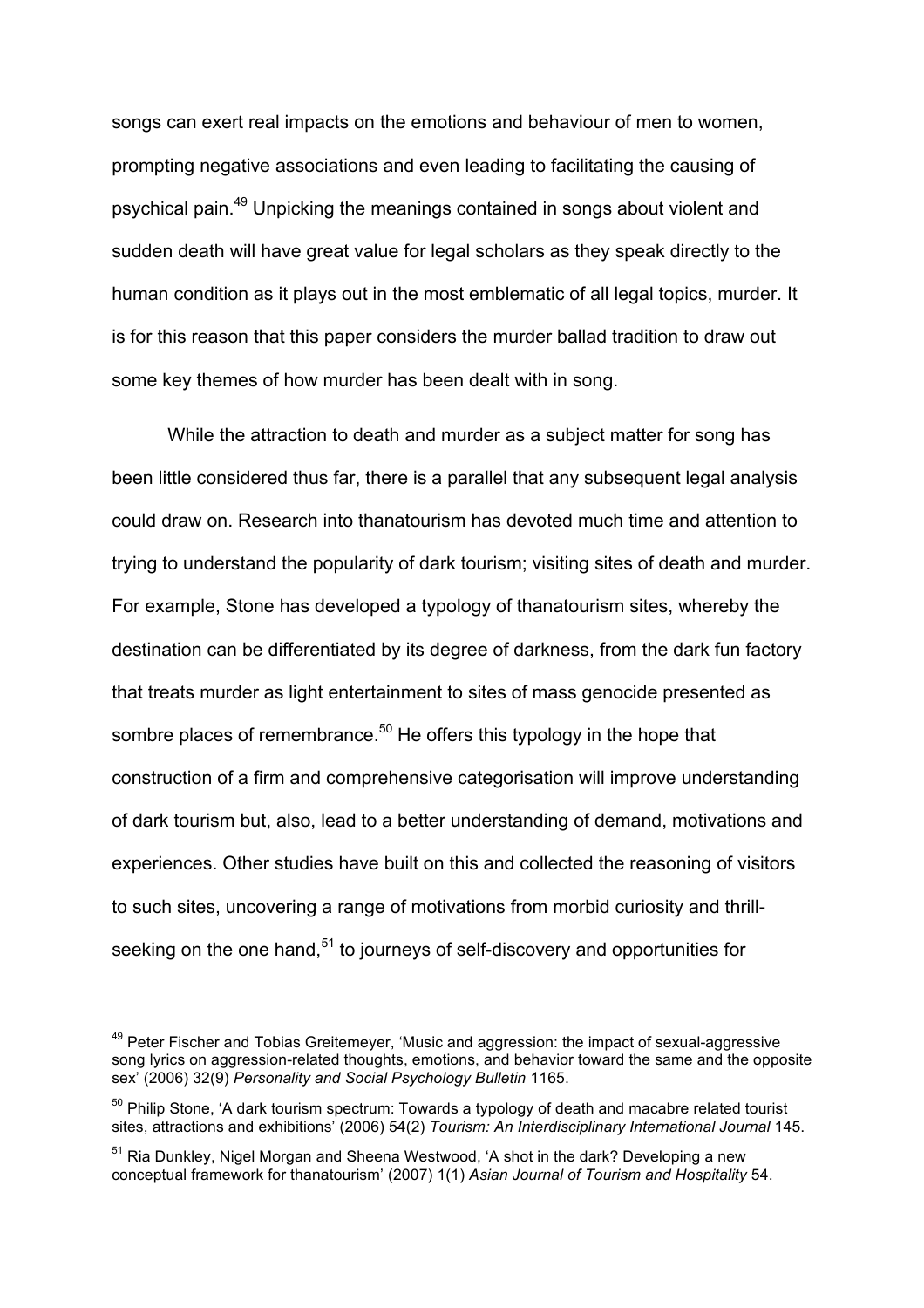contemplative reflection on the other.<sup>52</sup> These perspectives contrast the desire to experience the pornography of death against the need to confront the terror of death. Both motivations have the same root, the notion that death has been largely removed from mainstream social experience (marginalised into hospices and care homes) so that satisfying whatever social or psychological need underpins the death instinct requires vicarious experience. Such could apply equally to death sites as it could songs about death. If such an approach were applied to violence, death and murder as it appears in songs, legal scholars could learn about a key element of the human condition from popular music in a manner that might have benefits for understanding law, crime and justice. This paper will use the example of murder ballads in the former usage, to develop a typology, rather than offering reasoning for enjoying the music. Though audience studies research to see how the music is received would be illuminating, it would be hard to do for a historic sub-genre that spans date and place, while a typology of murder ballads will provide a valuable starting point to underpin whatever further endeavour. This paper thus examines the culture of murder ballads to set out varying ways in which the songs have dealt with murder and thereon sets the foundations for future inquiry. In so doing, the paper offers a reading of narrative in murder ballads to present three key themes that can be identified to emerge from the sub-genre. These are outlined over the next three sections.

### **Moralising**

First and foremost, a key underlying theme that emerges from the murder ballad sub-genre revolves around the value the songs have as story-telling devices. In this

 $52$  Gregory Ashworth, 'Holocaust tourism: The experience of Krakow-Kazimierz' (2002) 11(4) *Geographical and Environmental Education* 363.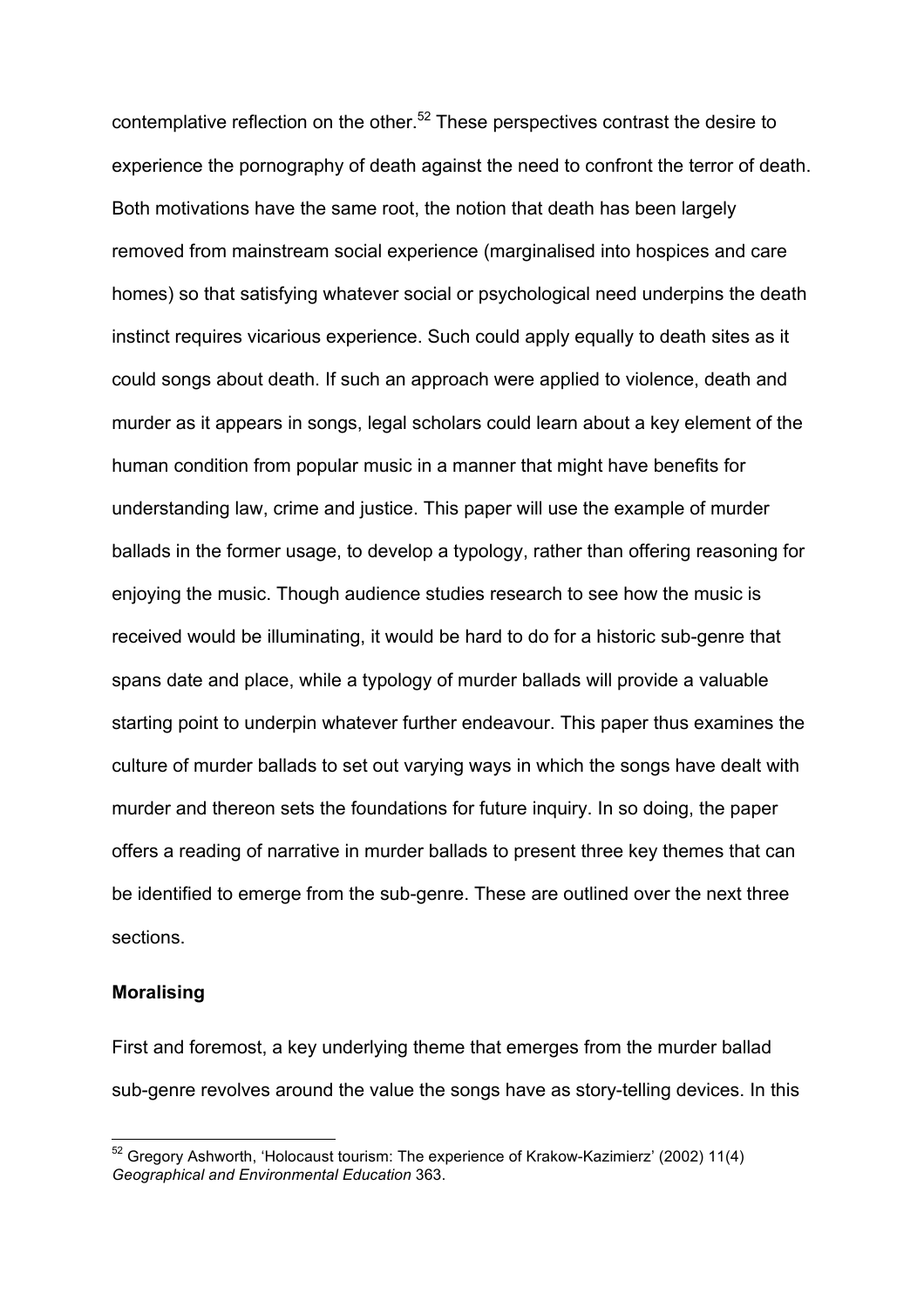way, murder ballads perform an important communicative role, which is a function that stories as narratives often serve, particularly effectively when bridging gaps between different cultures.<sup>53</sup> In many murder ballads, stories are offered as cautionary tales, they convey a message and thus there is a moral to the story. In their European origins, murder ballads often contained supernatural elements, wherein the murders involve judgement from the spirit world, perhaps through imparting some manner of divine retribution. In large part, the American transposition of murder ballads discarded this mystical baggage, though the idea that the songs could impart a message about the unwelcome consequences that can flow from bad choices remained. Many murder ballads are offered with a higher meaning than simply reporting a murder, even those songs that refer to real-life events contain some element of moralising. In large part, these murder ballads take moral positions on women, regarding their correct gender roles.

Among the feminist literature dealing with popular music, a large amount has focused on the increasingly pornographic representation of women in popular music media.<sup>54</sup> Much of the relevant scholarship that thus considers the messages from popular music, such as Oppliger, will address the manner in which popular music has played a role in the hypersexualisation of women.<sup>55</sup> Murder ballads, though, speak to a different aspect of social attitudes on female sexuality, a more conservative and judgemental view and, as such, it is useful to consider these songs

 $53$  Thomas Grisham, 'Metaphor, poetry, storytelling and cross-cultural leadership' (2006) 44(4) *Management Decision* 486.

<sup>&</sup>lt;sup>54</sup>For example, Ariel Levy, Female chauvinist pigs: Women and the rise of raunch culture (The Free Press 2005); Meredith LeVande, 'Women, pop music, and pornography' (2008) 8(1) Meridians: feminism, race, and transnationalism 293; Marian Meyers, 'Women in popular culture: All sexed up and global to go' in Marian Meyers (ed), *Women in popular culture: Representation and meaning* (Hampton Press 2008) 3.

<sup>55</sup> Patrice Oppliger, *Girls gone skank: The sexualization of girls in American culture* (McFarland & Company, Inc 2008).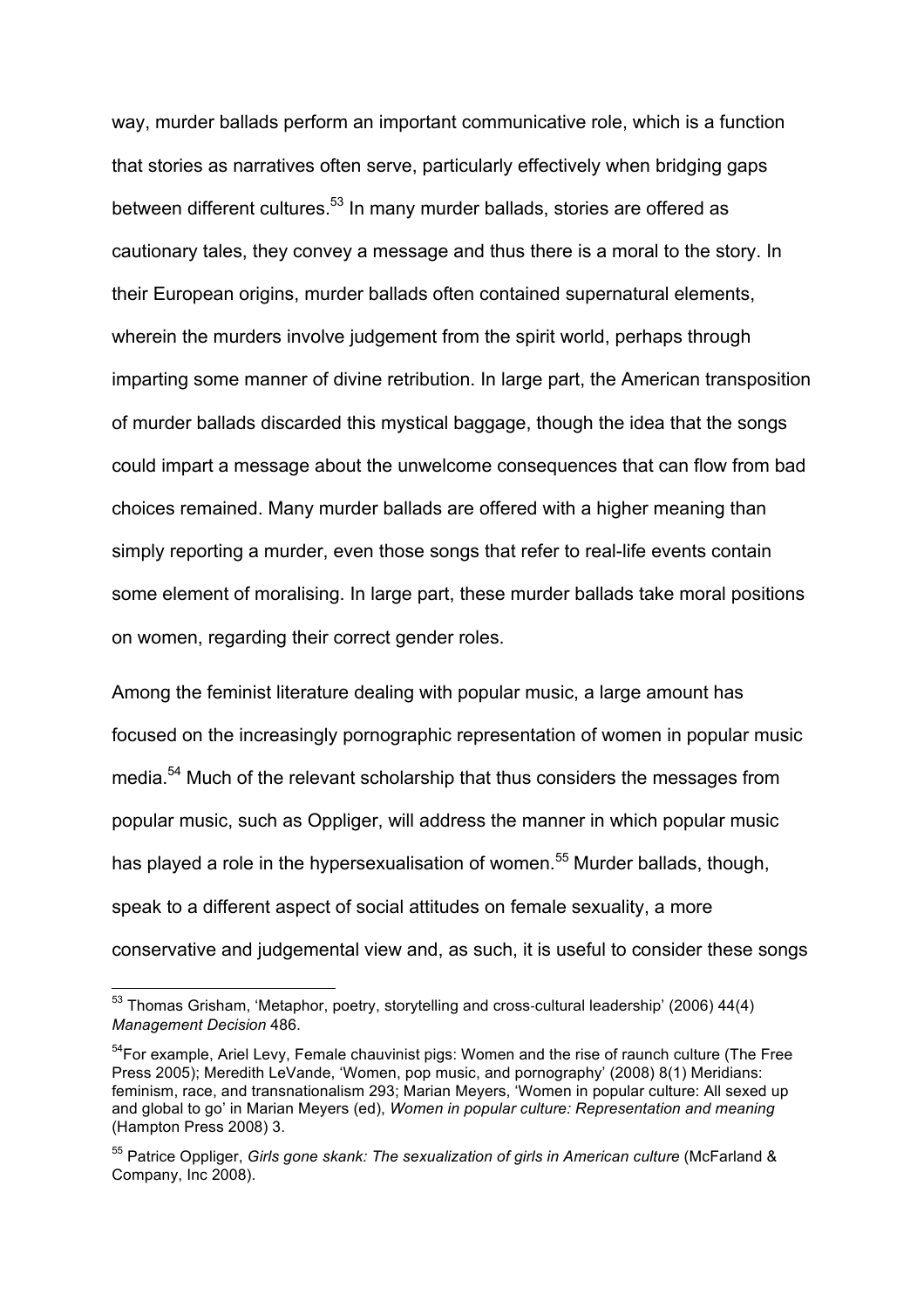in the light of Rubin who, positioning the body as a site of power, suggests that current popular media productions are rooted in sex-negativist ideology and thus present adverse moral judgments on women deviating from dominant sexual norms or expectations.<sup>56</sup> For Rubin:

This culture always treats sex with suspicion. It construes and judges almost any sexual practice in its worst possible expression. Sex is presumed guilty until proven innocent. Virtually all erotic behavior is considered bad unless a specific reason to exempt it has been established. The most acceptable excuses are marriage, reproduction, and love.<sup>57</sup>

What she described is some manner of sexual morality, which justifies sexual expressions consistent with dominant culture values and problematises sexual expressions deviating from these values. Such judgements are writ-through the murder ballad cannon and presented here are two examples of how this can play out with regards to women.

A song that explores murder by moralising is *The Cruel Mother*, which seems to have its roots in a number of infanticide ballads from seventeenth and eighteen century Denmark and Germany, and also has similarities with the English ballad, *The Maid and the Palmer*, all of which take influence from the Gospel of John and involve women being punished for failing as mothers. The song has been much covered in folk music circles in the 1960s and 1970s, most notably by Ewan MacColl in 1967. The song centres on a woman who has had an affair with her father's clerk. She gives birth to a pair of illegitimate sons in the woods, kills them with a knife and

<sup>&</sup>lt;sup>56</sup> Gaye Rubin, 'Thinking sex: Notes for a radical theory of the politics of sexuality' in Elizabeth Hackett and Sally Haslanger (eds) *Theorizing Feminisms: A Reader* (Oxford University Press 1989) 143.

 $57$  As above at 150.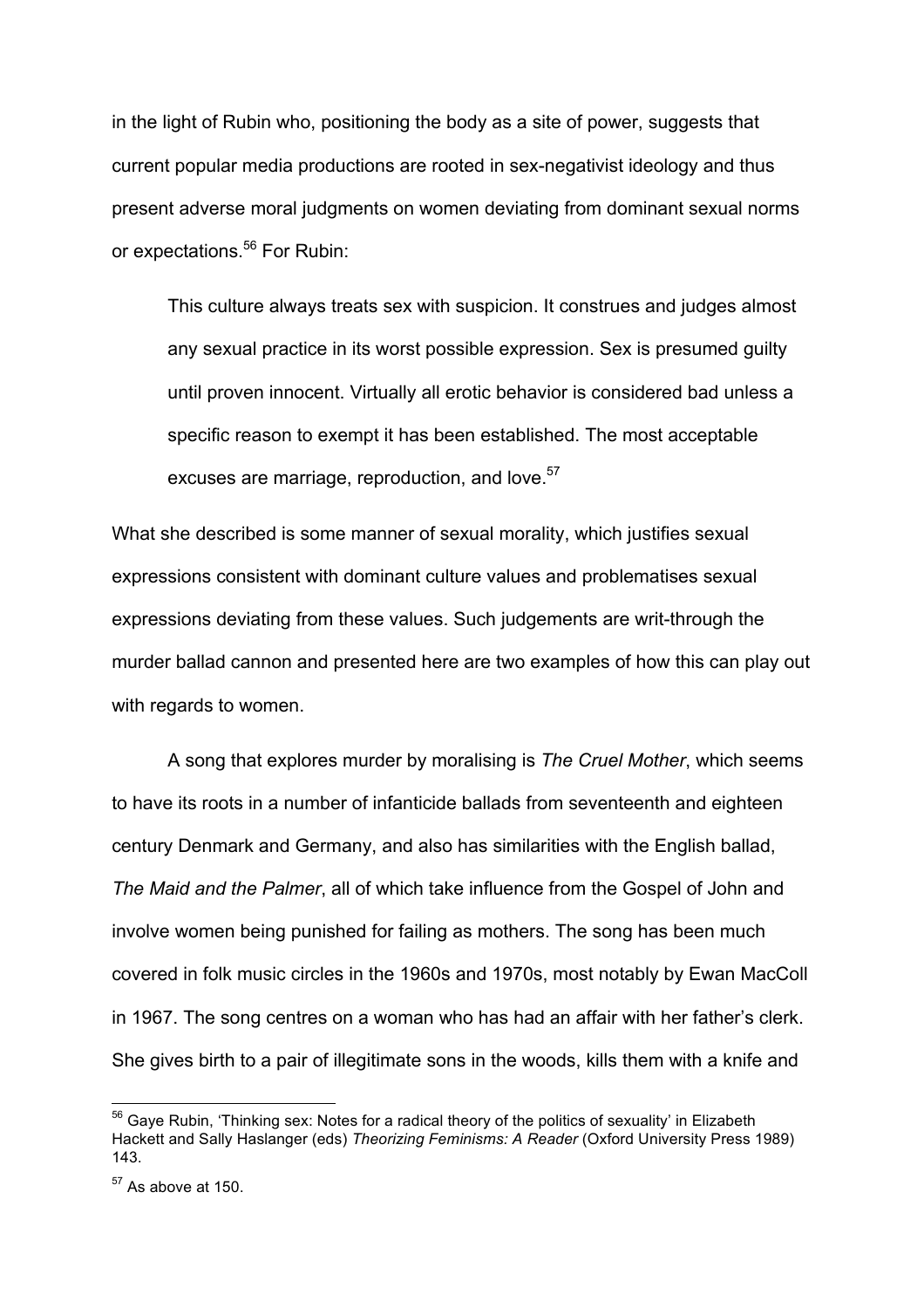buries them. On her return trip home, she sees two young boys playing with a ball. She approaches the boys and tells them that, if they were her sons, she would dress them up in the finest clothes. The boys reply:

Oh mother dear, when we were thine Oh the rose and the linsey oh You did not treat us then so fine Down by the greenwood side oh

The boys appear to be ghosts haunting the woman, reminding her of the horrific crime she has committed against them. The boys proceed to tell her that she is damned, will live a miserable life and go to hell. One aspect of the moralising in this song involves making a judgment on how the woman dealt with her unwanted pregnancy by killing the children, disregarding the seemingly obvious, if implicit, factor that the protagonist was suffering from some manner of mental illness or psychological disorder related to the guilt and shame of the affair and/or what today might be labelled post-partum depression leading to a case of infanticide. The other element to the moralising of this song lies in the suggestion that everything after the affair seems to be some sort of natural justice punishing the women for her extramarital dalliance whereby she is seemingly cursed. Not only must the woman be resigned to facing a hell on earth through her haunting by the beautiful children she is shown to have murdered but she will also be damned for all eternity as a response to her acts.

Moralising also occurs in *Where Did You Sleep Last Night*? a much travelled song, which started life as *In the Pines* in the Appalachian mountains of the 1890s. Today famously covered by Nirvana, their version credits the most notable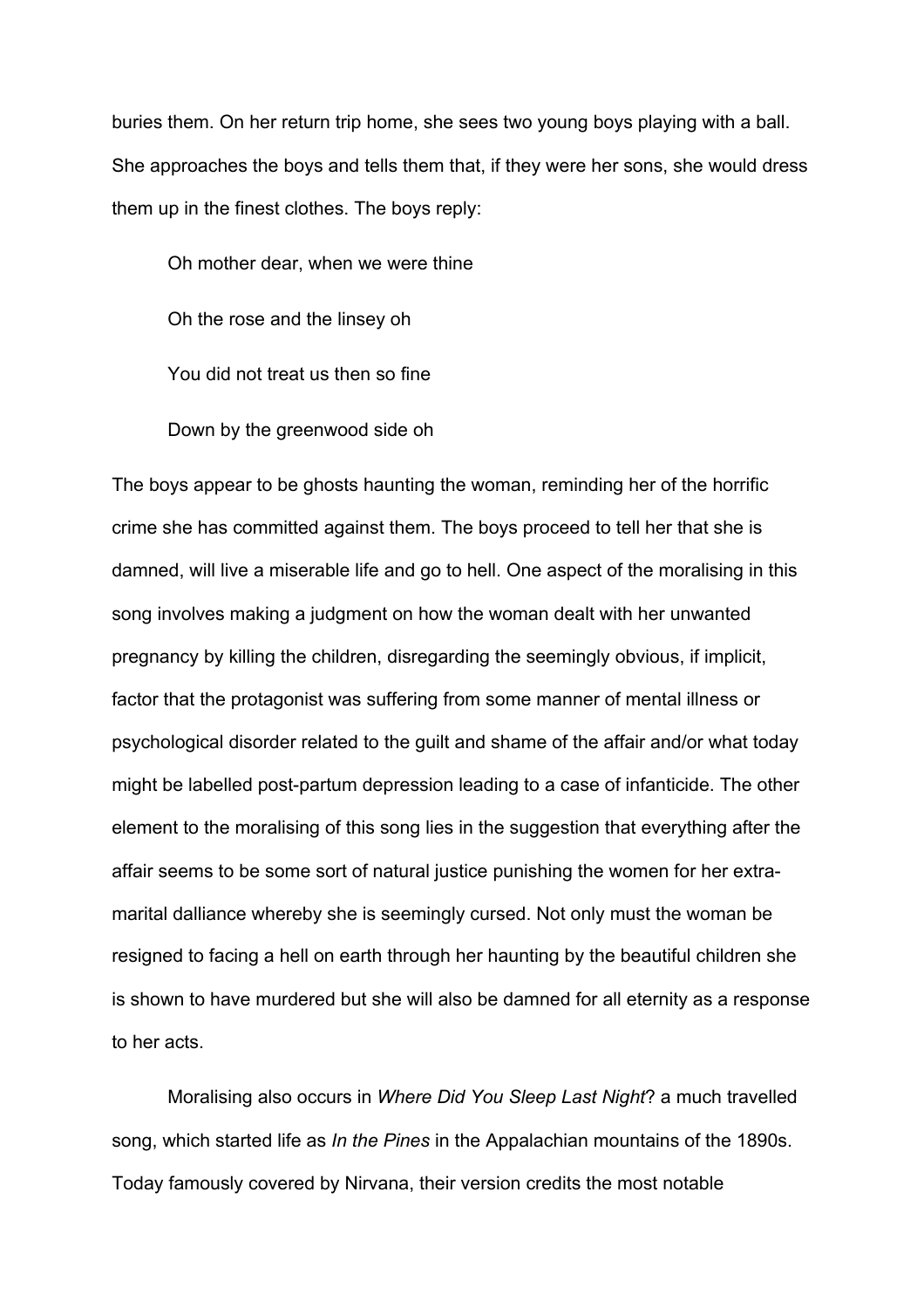interpretation by Lead Belly, who recorded several versions throughout the 1940s as *Black Girl*, *Black Gal* and *Where Did You Sleep Last Night?*, the latter reflecting the most prominent title and repeated refrain. The song refers to a murder in the woods – 'in the pines' – which is a location often considered in such songs as a place where socially unacceptable activities such as affairs are conducted supposedly safe from the judgement of society. The victim and the assailant change between versions but in most, including Lead Belly's recordings, a woman is caught supposedly doing something she should not have been doing with deadly consequences. The woman is repeatedly told not to lie as the man demands to know where she slept the night before. She has taken to the woods to keep her extramarital relationship a secret but been confronted by her husband who she then kills as documented in the following verse:

Her husband, was a hardworking man

Just about a mile from here

His head was found in a driving wheel

But his body never was found

The moral of this story appears to be that ethically dubious behaviour always has negative consequences and this comes across in many of the hundreds of versions, though it is sometimes unclear which party reaches a bloody end. Again, the particular form of ethically dubious behaviour that is explored are sexual liaisons and, as is so common in these murder ballads, the focus is on what the woman has done and how she will face consequences for the moral wrongness of her promiscuity. The lesson to take is that the pines are a place of immoral debauchery, which a good woman would not go to; similar to the forest in another ballad *Pretty*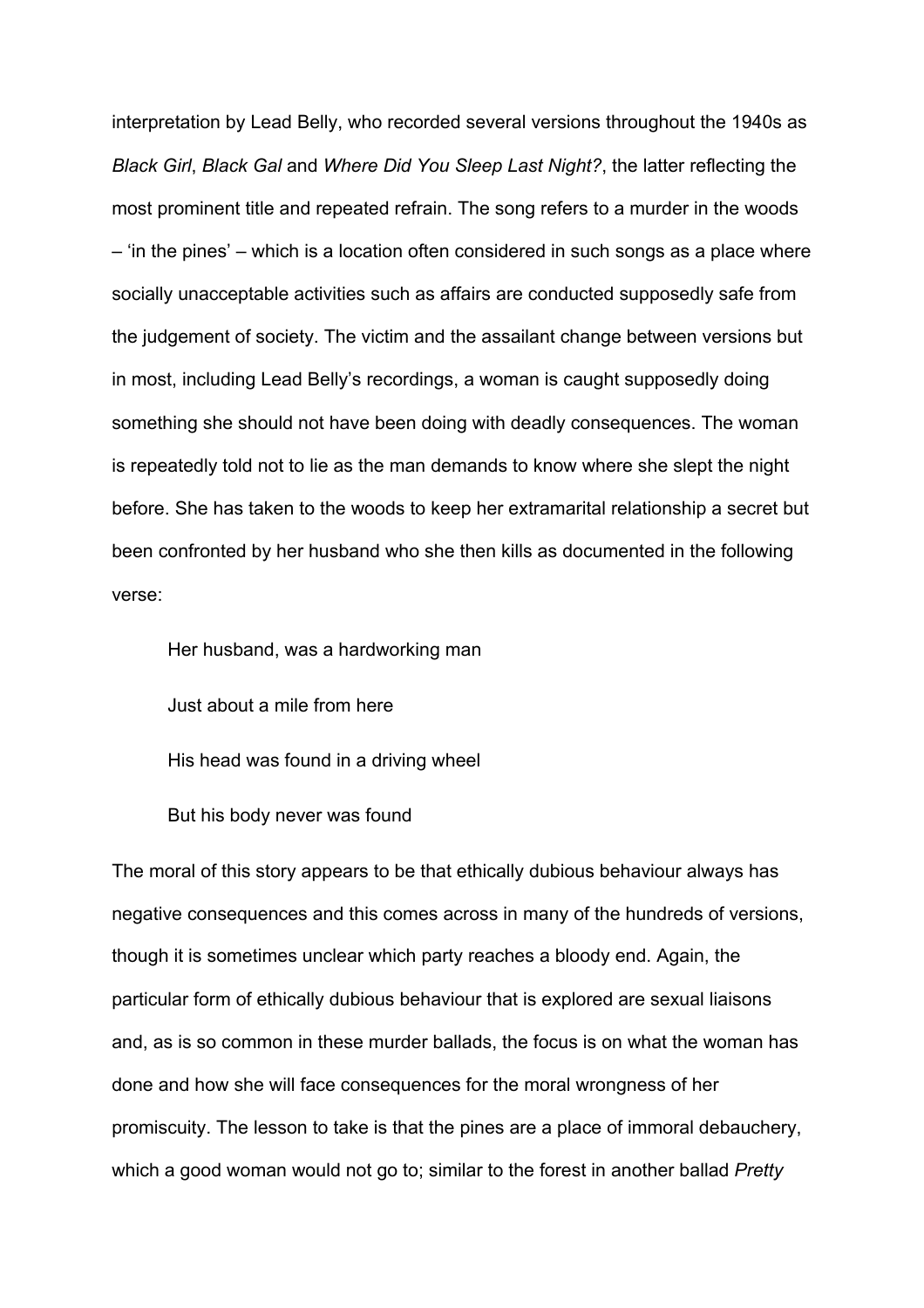*Polly*, these are places that women lose their virtues. The murder that results from a visit there simply acts to underline this judgement and the narrator seeks to teach women a lesson for their future behaviour. The basis of murder ballads, then, could be said to lie in morality judgements, more often than not concerning judgements on what is acceptable or not in matters of sexual relations.

#### **Revenge**

Building on the idea of morality judgments, a central message that can be found at the root of most murder ballads is the idea that the murder act was an understandable and, to some degree, inevitable consequence of one person wronging another. Such acts of revenge have been said to lie at the heart of the whole sub-genre.<sup>58</sup> This wrong typically takes the form of one partner in a (heterosexual) relationship cheating on another. Reacting in a fit of passion, the wronged partner hits out and kills the cheater. In this way, the killing is explained as a simple case of revenge, treated as an aspect of human nature: an emotional reaction. Such murder ballads thus evoke the common law defence of provocation that exists in various forms and has been criticised for perpetuating the idea that one partner can provoke another to murder if they are unfaithful.<sup>59</sup> Historically, for example, English murder cases involving defendants lashing out after being confronted by their partner committing adultery were treated sympathetically by the courts. Such songs explain the murder from the killer's perspective and give the reasons as to why something happened, almost taking it out of their control. The listener is expected to accept the crimes committed as but examples of human frailty with the law often painted as hard and inflexible in the face of lived experience.

 $^{58}$  Broude above note 4..<br><sup>59</sup> Jeremy Horder, "Reshaping the Subjective Element in the Provocation Defence' (2005) 25(1) *Oxford Journal of Legal Studies* 123.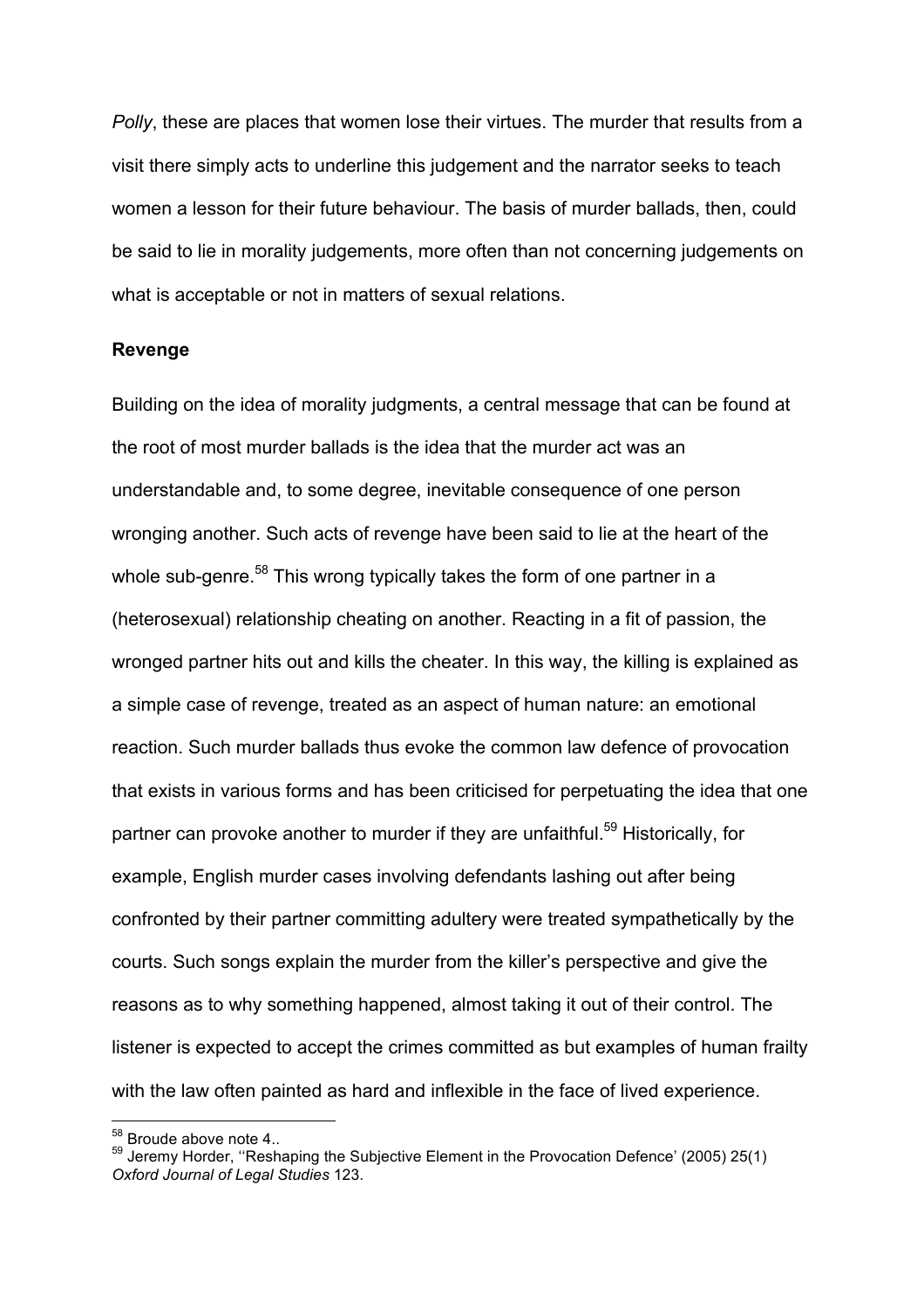One such song of revenge is *Henry Lee*, which was most famously recorded by, the blues singer, Dick Justice in 1929 and later covered by notable folk legends such as Pete Seeger and Bob Dylan. The song is based on an eighteenth century Scottish ballad called *Young Hunting* as captured by Francis James Child in his *English and Scottish Popular Ballads* collection. In *Henry Lee*, Justice keeps faith to the revenge theme at the heart of the original, whence a female narrator struggles with being spurned by the object of her affections. The song begins with the narrator imploring Henry to stay the night:

Get down, get down little Henry Lee

And stay all night with me

Henry cruelly refuses, sarcastically aping the narrator's turn of phrase:

I can't get down and I won't get down

And stay all night with thee

For the girl I have in that merry green land

I love her better than thee

After rejecting the narrator, Henry goes to leave but first the narrator beckons him over for a goodbye kiss. As Henry leans in, the narrator takes out a knife and stabs him through the chest until he is dead. The narrator proceeds to throw Henry to the bottom of a deep well, where she remarks that he can:

Lie there, lie there, loving Henry Lee, till the flesh drops from your bones

The girl you have in that merry green land still waits for your return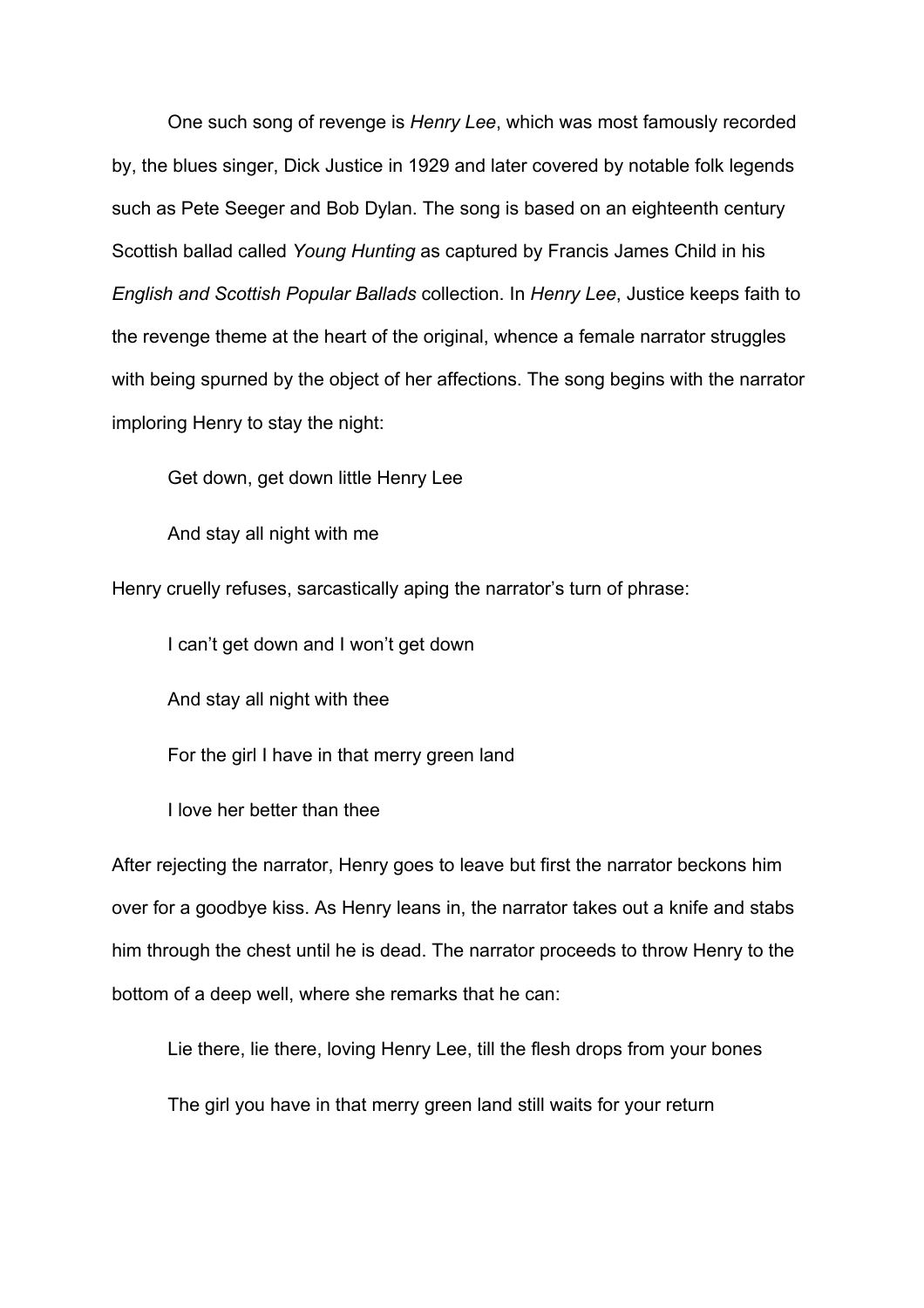The narrator, then, suggests that Henry has got his just deserts. He had been unfaithful and was planning to leave her for another woman, perhaps because he had found someone new, maybe he had grown tired of the narrator, he may have used her and now discards her because she is tainted or the narrator may even be pregnant with his child. The precise reason is left to the listener but what is clear that the narrator considers herself to have been wronged by the philandering Henry who seemed to mock her love for him.

Another murder ballad concerned with revenge is *Frankie and Johnny*, the most notable early version of which was performed by the Leighton Brothers in 1912 but is believed to originate from the turn of the twentieth century following a murder in St Louis in 1899. The lyrics were first published in 1925, in Dorothy Scarborough's *On the Trail of Negro Folksongs*. The song has been covered over 200 times, providing chart hits for famed artists such as Elvis Presley, Johnny Cash and Sam Cook and even led to a film, 1933's *He Done Her Wrong* starring Mae West. There are varying interpretations as to what actually happened but the song focuses on how a woman called Frankie finds her man, Johnny, making love to another woman and shoots him dead:

Frankie drew back her kimono Pulled out a little '44 A rooty toot toot, three times she shot Right through that barroom door Yes, she shot her man He was doing her wrong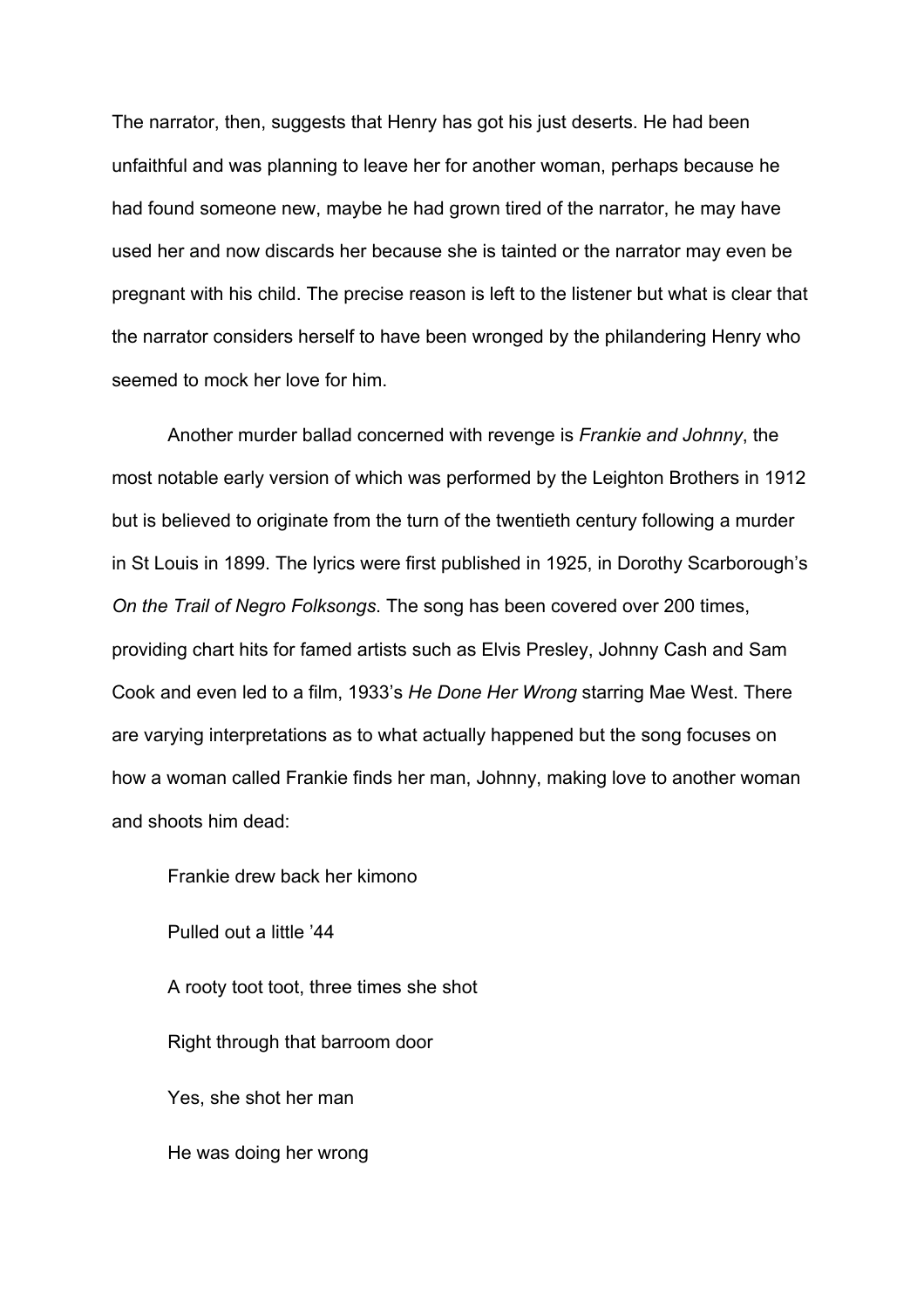The song sees Frankie repeatedly justify her actions to a range of audiences, ranging from the barman who first alerts her to the tryst and, then, to Johnny as she confronts him to the court as they try her and, finally, the executioner as she prepares to die for the crime. She claims that 'he done me wrong' and Johnny even agrees with this sentiment as he lays there dying. The song finishes by stating that there is no greater meaning to the story than the simple truth that men are 'no good', with the implication that they cannot be trusted to stay faithful. It is thus entirely acceptable that Frankie would react to being confronted by her partner's infidelity by killing him, this revenge is natural justice. In both songs, we see wronged women who cannot understand why their men would cheat on them and, so dependent on that relationship were they, that their only emotional (over)reaction was to lash out. Such confusion (sometimes verging on mental illness as in the ballad, *Poor Ellen Smith*) shows the inability of women in murder ballads to function normally without a man. They exist as objects of the men, the men give meaning to them, which means that they will be driven to bloody revenge if they cannot have their man.

## **Femicide**

While revenge in general might be considered central to the murder ballad subgenre, the examples of *Henry Lee* and *Frankie and Johnny*, while iconic, do not reflect the dominant way that revenge has manifested itself in song. Those songs are notable exceptions to the general rule that women tend to be the victims of murder with men the wronged party. Those songs were selected here to give some acknowledgment that not all murder ballads involve femicide but, it is crucial to outline that, by and large, traditional murder ballads are writ through with the killing of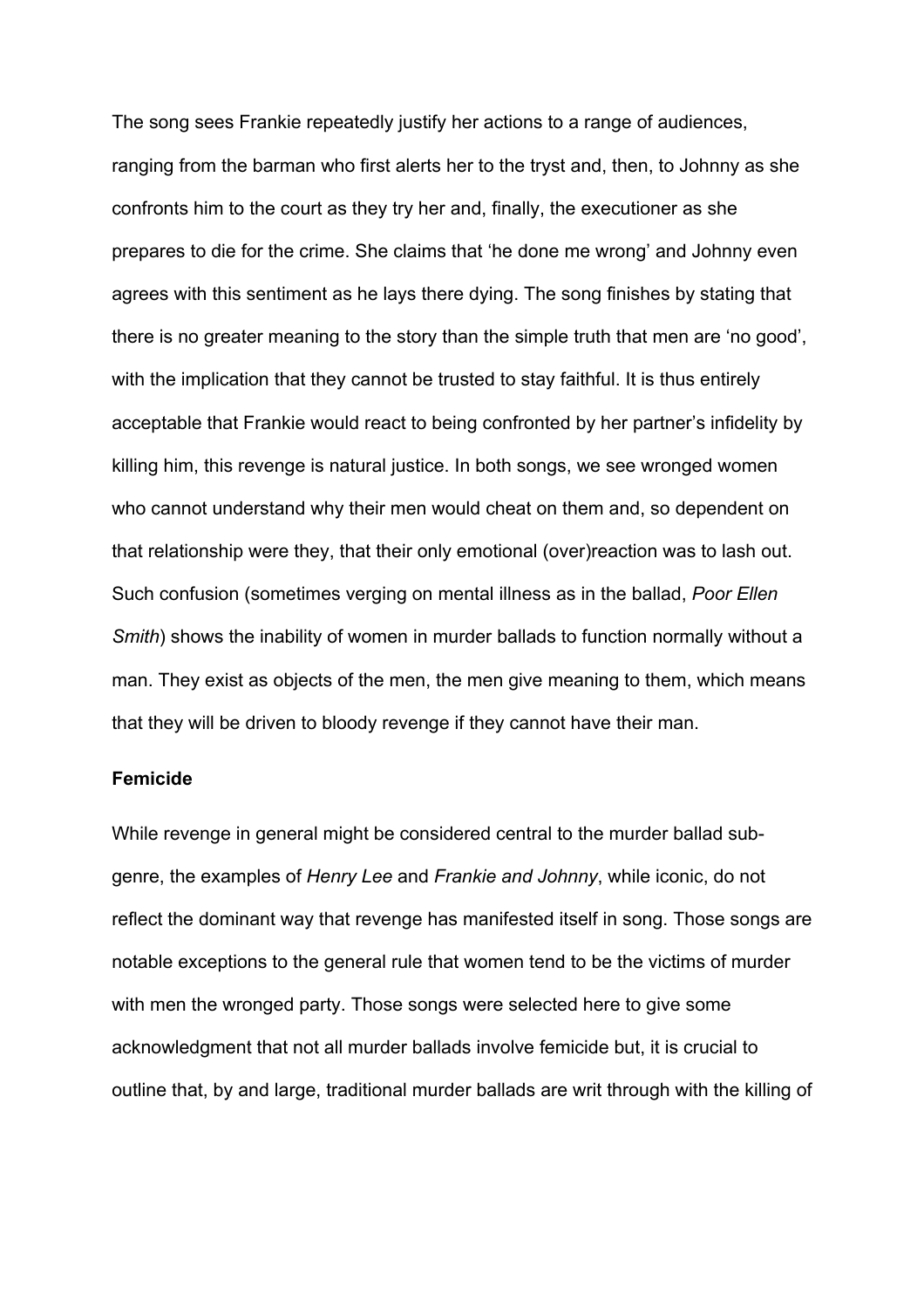women by men.<sup>60</sup> Casting murder ballads stock trade as femicide invokes Russell's definition of the term as 'the killing of females by males because they are female'.<sup>61</sup> It is women's sexuality at the heart of the murder act, which is imbued with all manner of assumptions about how women should enact this and how women should relate to men. Analyses of contemporary popular music such as rap and hip hop have suggested that there is a need to explore further issues of aggressive masculinity in song to understand the socio-cultural reality of male on female violence.<sup>62</sup> Murder ballads offer an opportune means to consider the roots of such violence. The murder ballad tradition has femicide as a central concern so that, in most songs about revenge, the listener is invited to sympathise with the man who murders a woman most often because she has been unfaithful. The theme of femicide goes beyond simple revenge, though, and is more widely evidenced in a large body of song that sees men kill women for the latter being tainted through sex or by pregnancy, for being so pretty it drives the man crazy, to preserve their beauty and the moment for ever or, even, simply because the man has the power and can. Whatever approach is taken, women often appear objectified in these songs and are devices to be used and abused at will. As such, murder ballads will often follow what has been identified as the 'murdered sweetheart pattern', $63$  where a young woman (often pregnant) is murdered by her male lover for some perceived derivation from what he expects of

<sup>&</sup>lt;sup>60</sup> Ingrid Fernandez, 'Brides' Tales: Visions of Feminine Virtue and Degradation in Nick Cave's Murder Ballads' (2012) *Radical Musicology* 6.

<sup>61</sup> Diana Russell, 'Femicide: The Murder of Wives' in Diana Russell (ed) *Rape in Marriage* (Macmillan 1982) 282.

<sup>&</sup>lt;sup>62</sup> Gwen Hunnicutt and Kirsty Andrews, 'Tragic Narratives in Popular Culture: Depictions of Homicide in Rap Music' (2009) 24(3) *Sociological Forum*: 611.

<sup>63</sup> Donald Wilgus, '"Rose Connoley": An Irish Ballad' (1979) 92(364) *The Journal of American Folklore* 172 at 172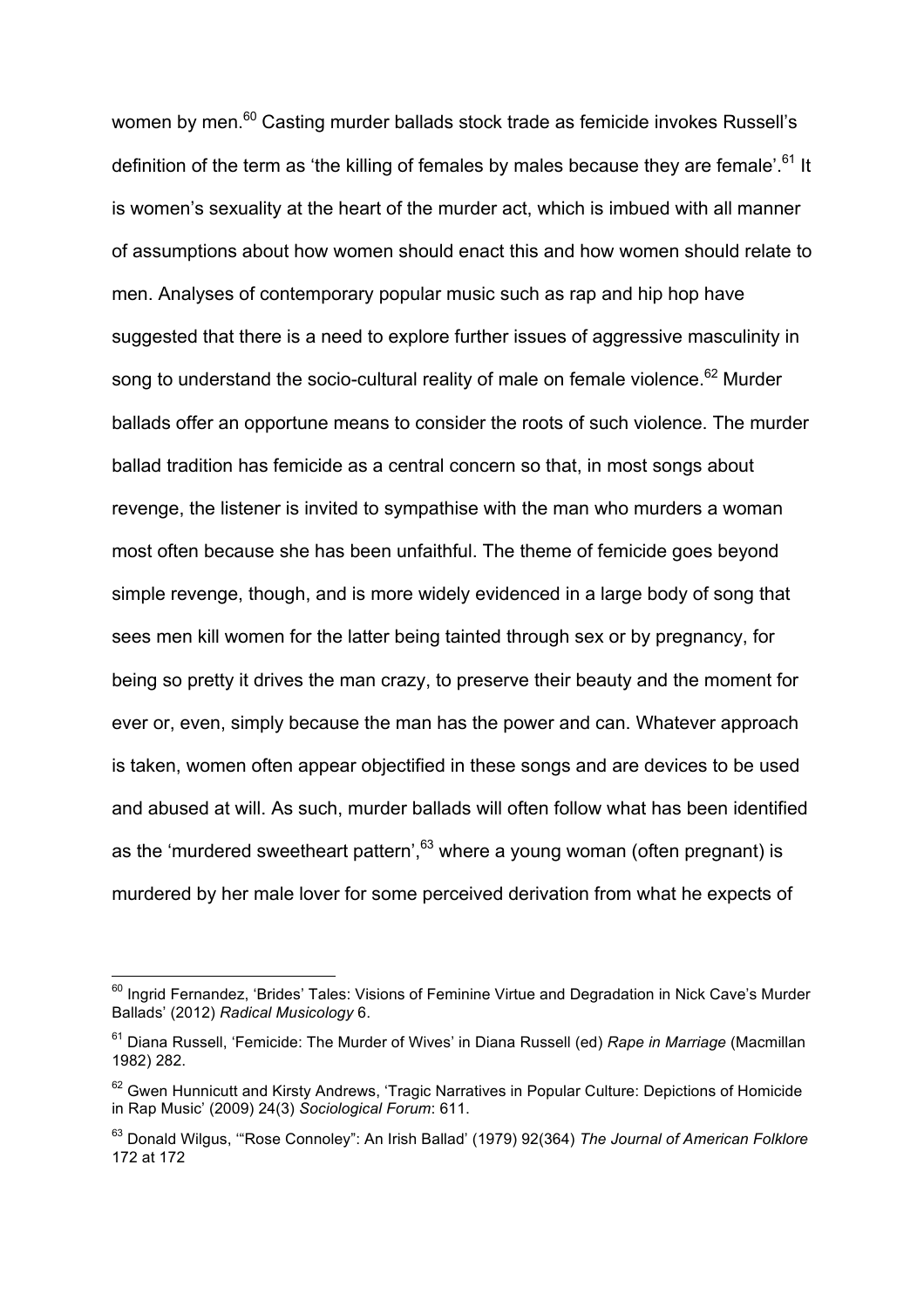her as evidenced in a wide array of ballads such as *Poor Omie*, *The Cruel Ship's Carpenter*, *James McDonald*, *On the Banks of the Ohio* or *Old Oak Tree*.

A particularly illustrative example of femicide in song is provided by *The Knoxville Girl*, an Appalachian murder ballad derived from a seventeenth century English ballad called *The Wittam Miller* and nineteenth century Irish ballad, *The Wexford Girl*. It received its first commercial release by Arthur Tanner in 1925 but became a popular song in the South and was most famously recorded by the Louvin Brothers, a bluegrass duo who had a chart hit with the song in 1956. The song begins by telling a homely story of how the narrator met a girl in Knoxville and would spend every Sunday evening at her house, then all of a sudden:

We went to take an evening walk

About a mile from town

I picked a stick up off the ground

And knocked that fair girl down

From out of nowhere, the listener is confronted with the narrator beating the girl to death as she screams for mercy and pleads that she is not ready to die. The narrator does not flinch until the blood flows around his feet as she lays there a bloody pulp beneath him. He drags the girl's dead body by the hair and throws it into a river then goes back home. When he arrives home his mother is worried by the blood on his clothes and he tells her that it is simply a nose bleed. Through a long and sleepless night, the narrator pictures his fate as he rots away in jail. While the narrator never explicitly gives his reasoning for this brutal murder, clues can be picked from passing comments throughout the song. He talks about dwelling at the girl's home, implying he would stay the night, while the girl's final words suggest she has a sin she feels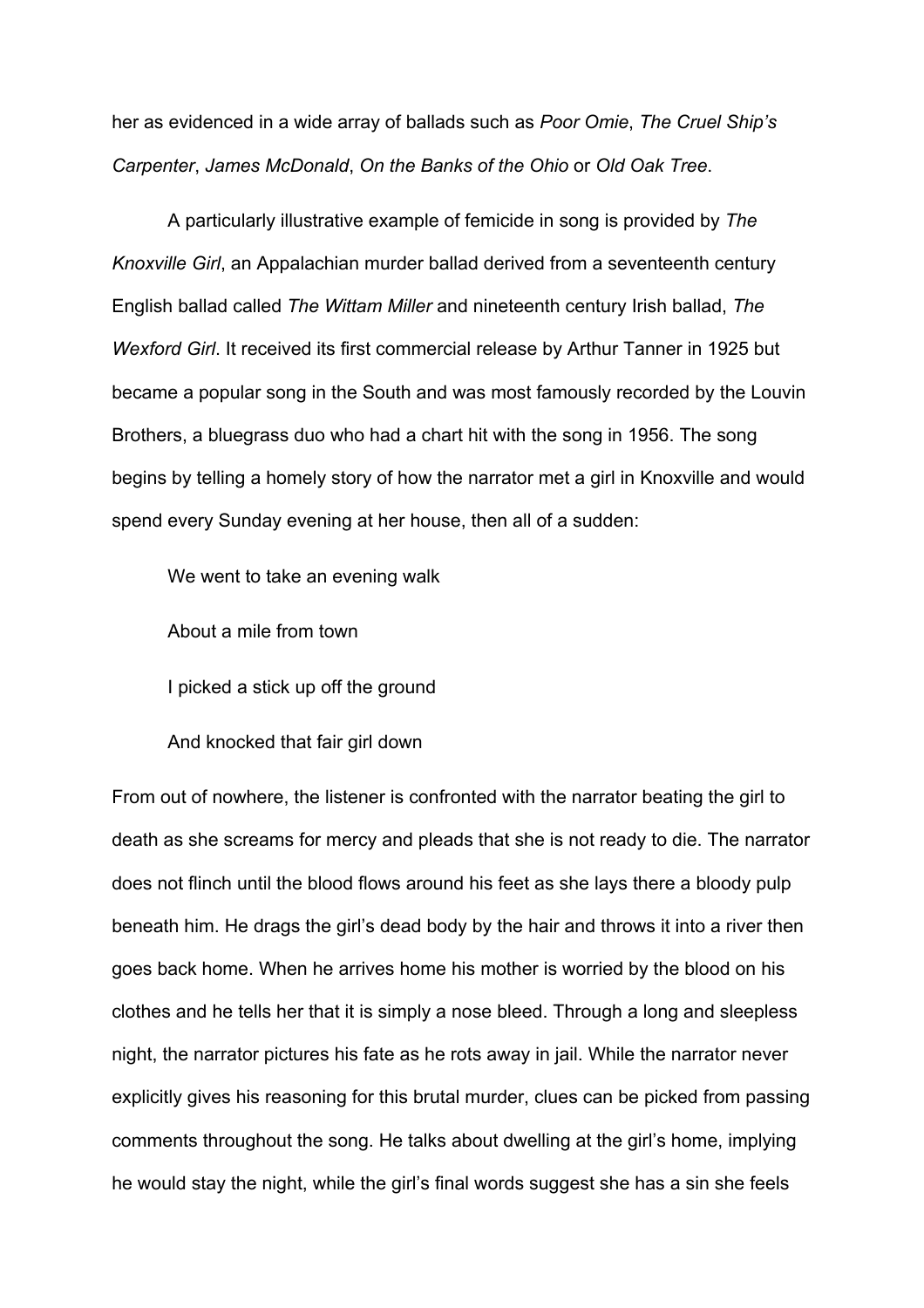the need to confess before she could die. Finally, the narrator suggests that the girl has 'a dark and roving eye' so 'can never be my bride', leaving the distinct impression that he has murdered her because she is impure and unchaste, whether that be through relations with the narrator or another man. Either way, this saw the narrator see fit to snuff out her life in a way witnessed in other similar ballads such as Down in the Willow Garden (where the narrator gave her poisoned wine, stabbed her and threw her in a river after finding out she was pregnant) or Tom Dooley (where the 'poor boy' stabs his pregnant partner repeatedly).

Femicide can also be found in, legendary blues guitarist, Pat Hare's 1954 recording of *I'm Going to Murder my Baby*, originally written by, blues singer, Doctor Clayton in the early 1940s. This is but one example of many songs from this celebrated blues era that could have been selected with similar themes such as *Killing Floor*, *I'm Going to Kill that Woman* or *Crow Jane*, which present a cocksure, defiant stance on murdering women, most notable as such songs were largely written several decades after the previous murdered sweetheart ballads and are US in derivation rather than being relics of the Old World. Hare is notable for innovating guitar sounds, producing overdriven distortion through sheer volume, before guitar pedals would be used to create similar sounds. The result was that Hare's songs would be tumultuous, discordant affairs communicating anger and frustration. Such sounds were used to good effect on this recording that sees the narrator preemptively addressing a court:

Good morning Judge

And your jury too

I've got a few things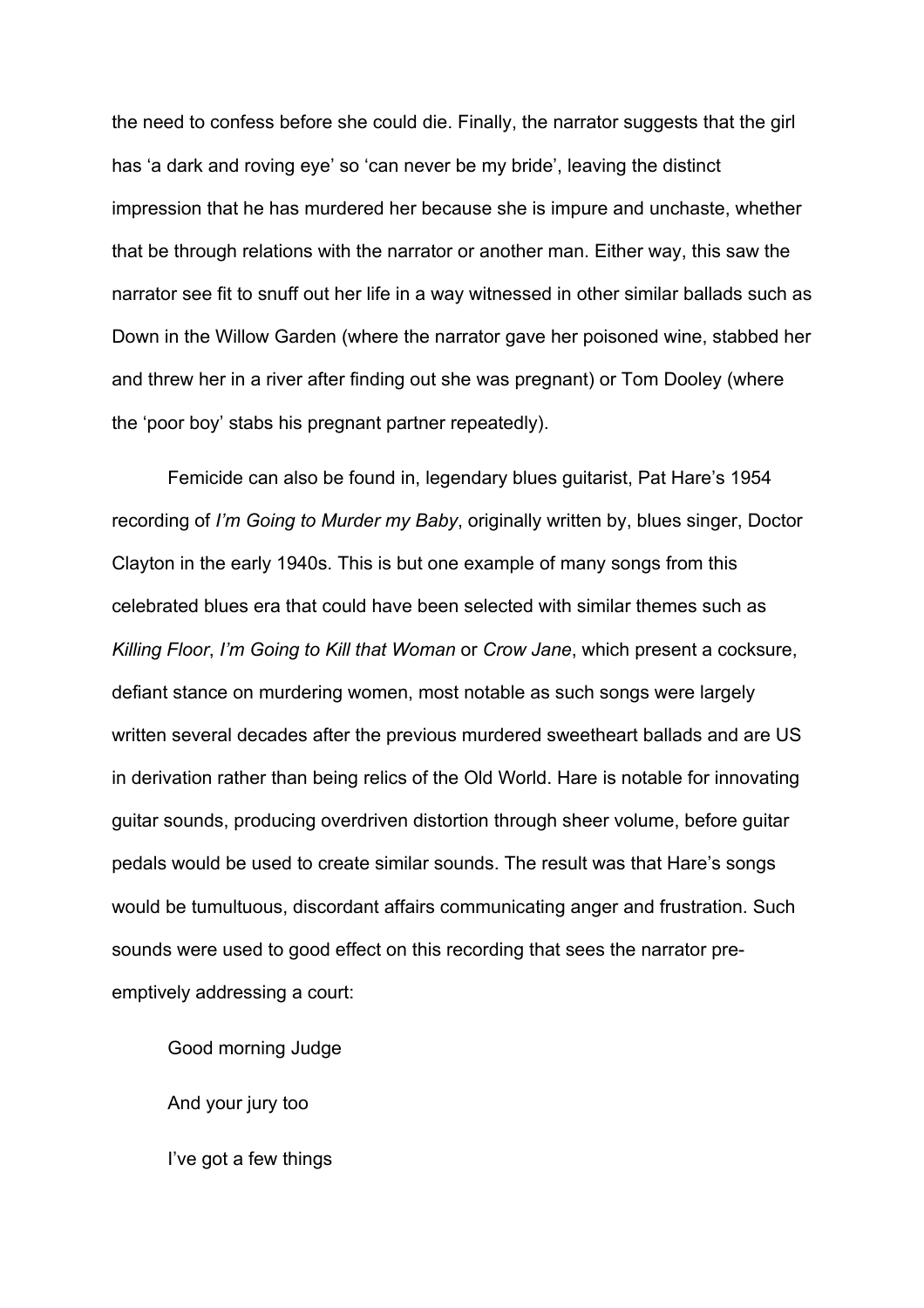#### That I'd like to say to you

The narrator proceeds to repeat that 'I'm going to murder my baby'. His manner is decidedly conceited and arrogant and it is clear that he feels most righteous in his position on the murder. His case amounts to the following:

She left home in the morning She didn't get back 'til night She swore before our maker That she'd treat me right

The narrator's justification for killing his baby, then, is that she would stay out all day and, in so doing, was breaking her wedding vows, which he presumably deems meaning she should stay at home and tend to his needs. There is also the implication that when she is out, she may be cavorting with other men, though no evidence is ever offered to support this case. Eight years after the song was released, Hare would go on to be convicted for killing his girlfriend, which offers a grim footnote to this song of femicide.

The glorification of femicide ties into the wider narrative identified by McNeil whereby the media whereby a cultural trope can involve women-killers offered as tragic heroes.<sup>64</sup> Considering newspaper coverage of murders, she identifies a reporting shibboleth wherein men are given reasons for killing their female partners, and the murder ballad seems to follow a similar pattern with its treatment of femicide.

# **Conclusions**

 $64$  Jean MacNeil, 'Feminism, femininity, and the television series: A content analysis' (1975) 19(3) *Journal of Broadcasting* 259.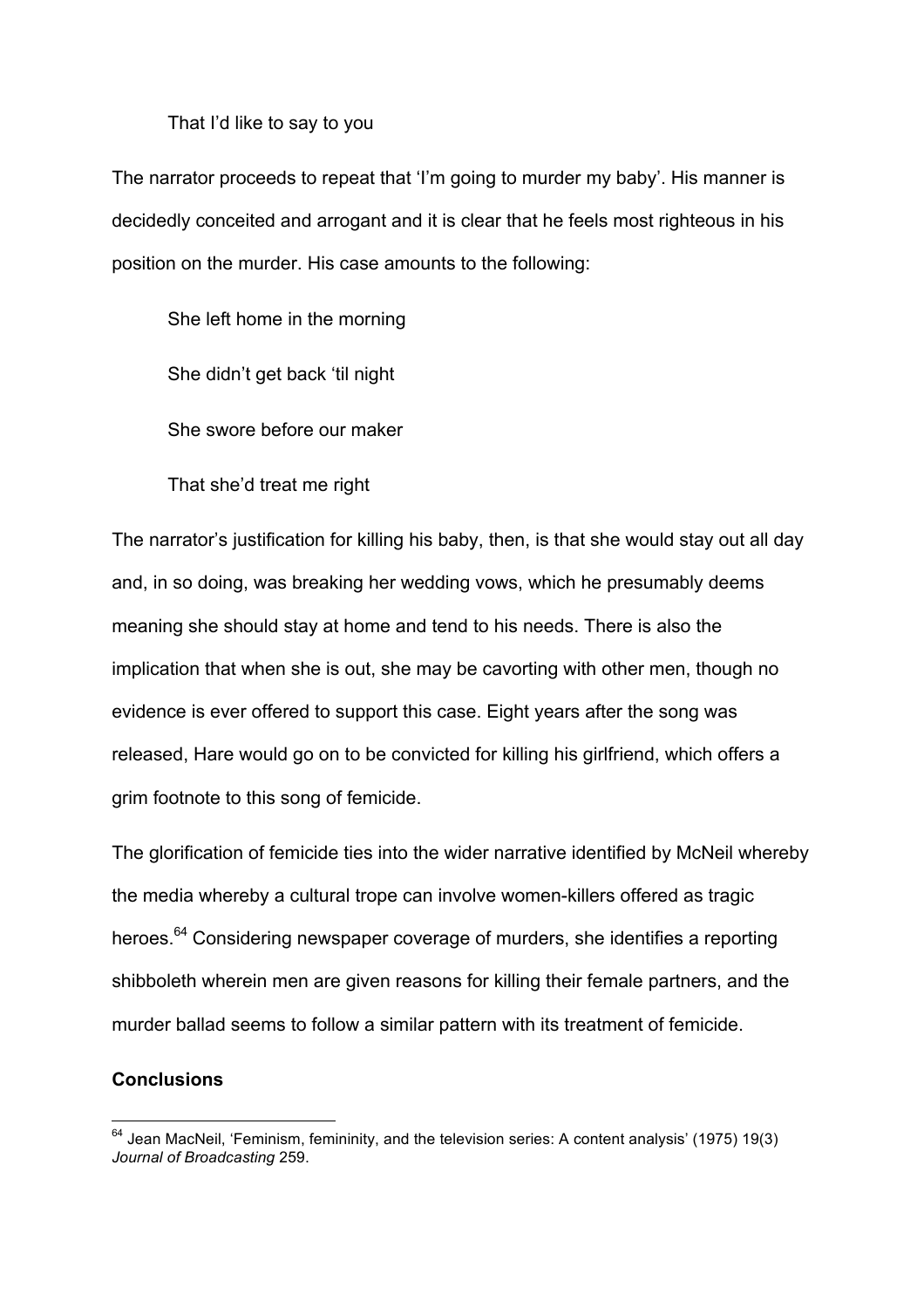This paper has aimed to open a new field of inquiry, and to suggest possible lines of future analysis in popular music for legal scholars. It has done so to draw attention to the sub-genre of murder ballads as a fruitful site of enquiry on the human condition. In so doing, it has highlighted the role of gender in this tradition and the gendered natured of the songs. It has drawn out some of the major themes of these songs in a typology designed to introduce legal scholars to the sub-genre.

Murder ballads tend to engage in moralising as they use the murder act to teach a lesson. Many murder ballads involve revenge, whereby murderous actions can be excused. A particularly misogynistic form of revenge can be found in the propensity of murder ballads to involve femicide. The value of identifying such themes in murder ballads is that they allow us to gain a firm handle on how murder has been treated in these songs, which can be used as a resource by legal scholars to gain an insight into the human condition. Future scholars coming at murder ballads could build on and develop these themes to expand (and improve) the typology offered here. In this way, the paper has tried to follow Manderson's call, in one of the most exciting treatments of popular music within legal scholarship in recent times, for law and music research to show how and why music can be of value to legal scholars.<sup>65</sup> Songs can provide material to help inform legal analysis and push forward understanding of issues such as crime or justice and how they relate to wider socio-cultural phenomena.

Looking at the murder ballads, we can find answers to the kind of questions on the human condition posed earlier. What is right and wrong? Are we naturally good or evil? What does it mean to be moral? Should we conform or be individual?

 <sup>65</sup> Desmond Manderson, 'Making a Point and Making a Noise: A Punk Prayer' (2013) 10(1) *Law, Culture and the Humanities* 1.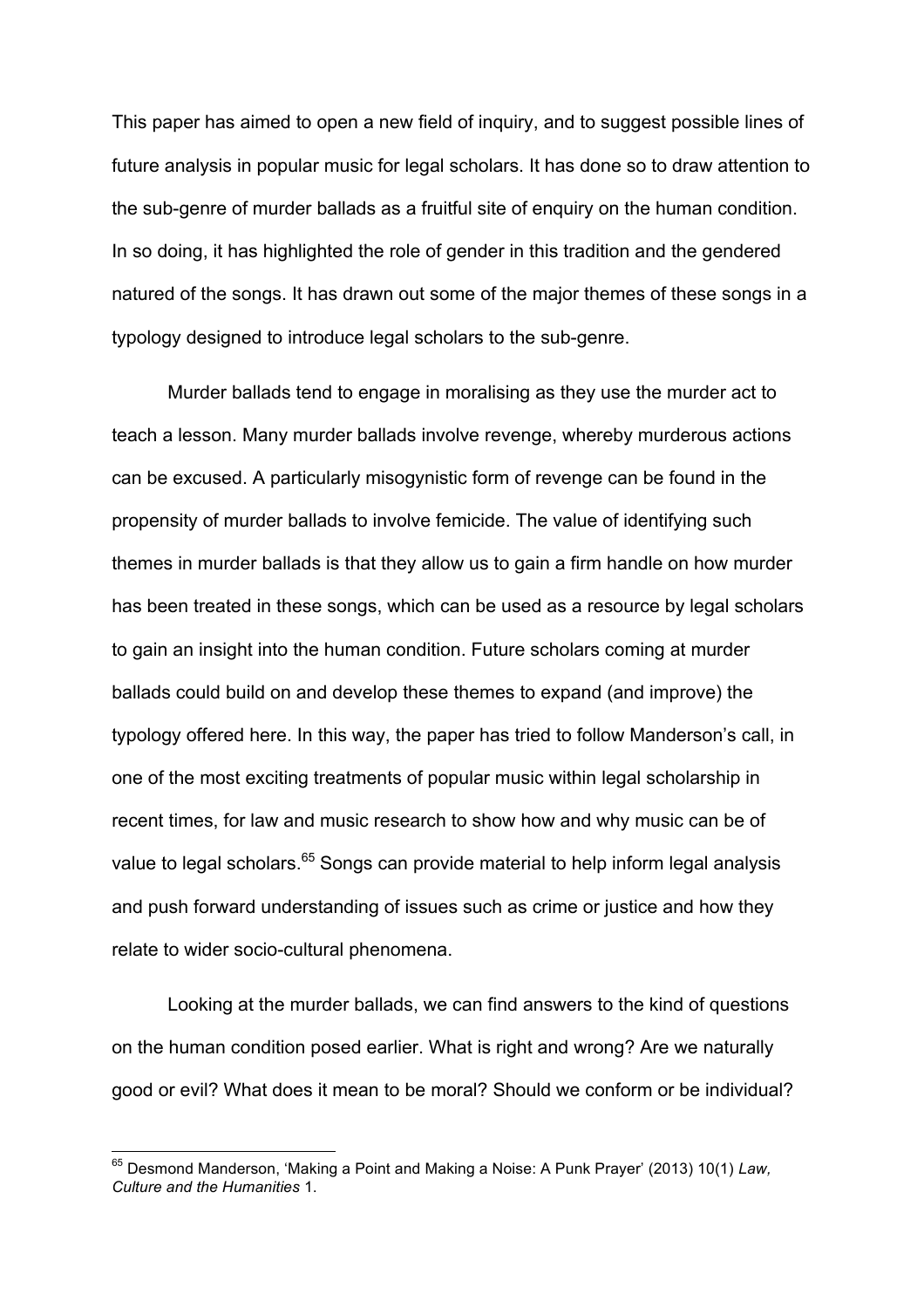How do we deal with death? Conventionally, those looking for cultural responses to such big issues might consider a literary genre such as the great existentialist novels and plays. From even the brief run through of murder ballads offered in this paper, it should be apparent that there is little reason to ignore similar insight from popular music, as in our example of the murder ballads in American folk, blues and country. While they may not be explored in such grandiloquent terms, these songs address such matters so key to understanding the human condition. The often blurred difference between right and wrong is played out through attempts to explain and justify murder. Debates around whether humanity is good or evil are found in songs that get into the head of a murderer. Moral quandaries are at their most heightened in story that involve a murder and these ballads thus powerfully work through such ethical dilemmas. The songs can be used to understand a range of viewpoints on whether is best to fit in or stand out. Fundamentally, the very sub-genre of murder ballads represents an attempt to come to terms with death.

Some of the answers we get from looking at murder ballads are not always palatable, not least because we find modernised versions of Dworkin's fairy tale representations of men and women. The prevalence of such a strong trend for femicide is troubling. Not only do many murder ballads objectify women as simple props through which to explore issues but a large amount actively endorse the killing of women and engage in victim-blaming as they give men a great deal of free reign to treat women in the most despicable manner. Some may consider such a theme as reflective of its time, with views on the respective merits of men and women less enlightened a hundred or so years ago. $66$  That these songs remain popular, and the

<sup>&</sup>lt;sup>66</sup> Kirk Huston, "'Whackety Whack, Don't Talk Back": The Glorification of Violence Against Females and the Subjugation of Women in Nineteenth-Century Southern Folk Music'. (1996) 8 *Journal of Women's History* 114.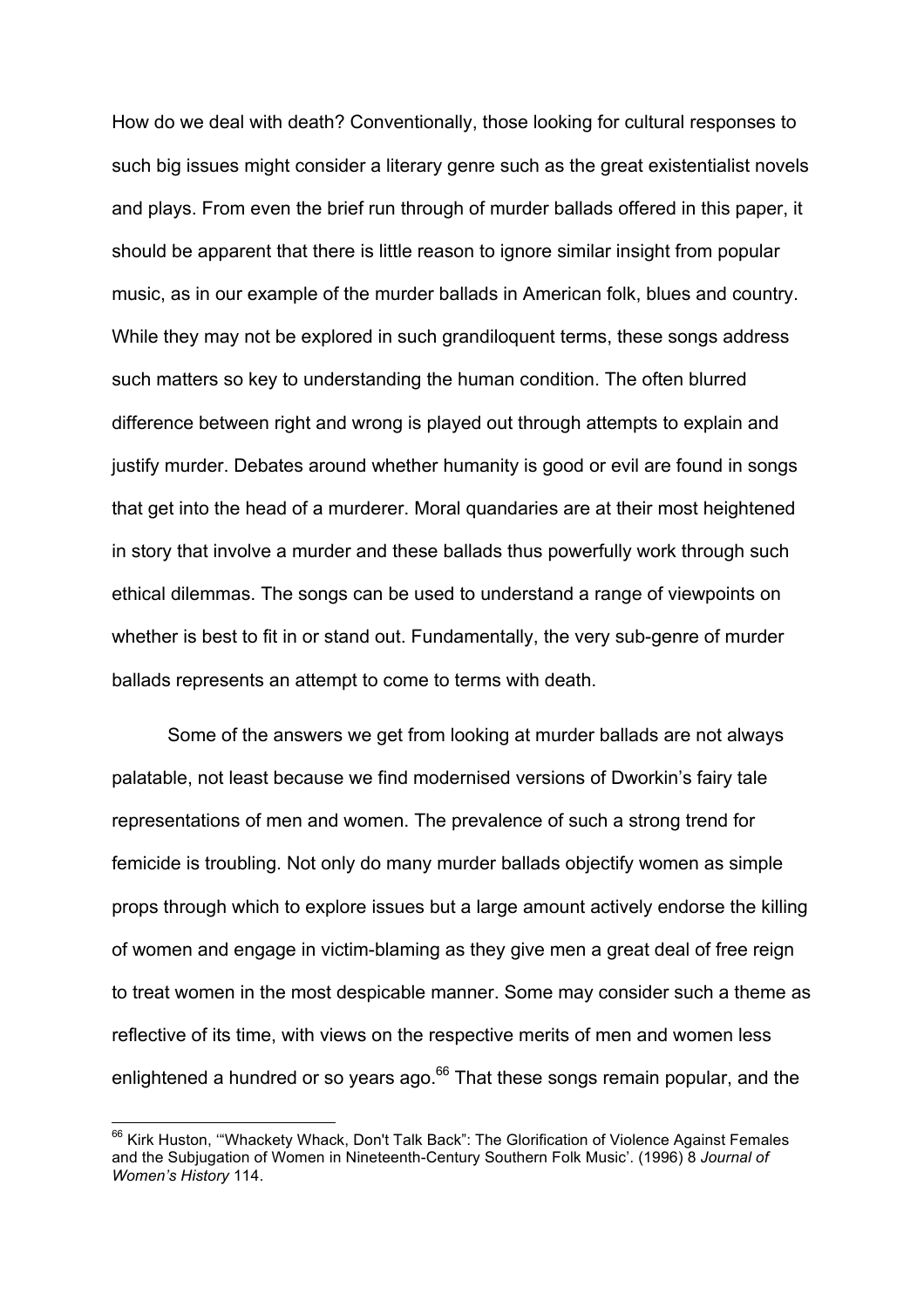themes persist in contemporary popular music, though, raises them as legitimate ongoing concerns that should be taken full account of today.67 Indeed, Gieson suggests that popular music can be used as a measure of social and political change, offering a body of material that can be drawn on to see whether attitudes have altered and, if so, in what ways. $68$  Such issues of discrimination and bias are tied in to assessments about the human condition, simply adding to the value of analysing and getting to grips with a form such as the murder ballad. There is, for example, much scope for moving beyond descriptive accounts and developing feminist analyses of these murder ballads that focused on their historical usage as a form of social control, and comparing this to the continuing usage in contemporary society. We could get insight into rape culture and the phenomenon of victimblaming for sexual assault that exist despite the #MeToo movement or, how despite the apparent cancel culture we live in, so many men can get ahead in life (and to positions of democratically elected responsibility) despite displaying rampant misogyny. At root, there are long-term, deep-seated trends that we could pick out through exploring the treatment of women, gender roles and sexuality in popular music.

Such endeavour seems of great relevance today considering that research into the US Billboard Hot 100 has shown the dominant themes of modern pop music to be men and power, sex as top priority for males, objectification of women, sexual violence, and women being reliant on men with men controlling women emerging as

 <sup>67</sup> John Hamerlinck, 'Killing Women: A Pop Music Tradition' (1989) 55 *The Humanist* 23.

<sup>68</sup> Hans Gieson, 'The new German Nazism: Pop song texts as indicators' (1995) 19 *Popular Music and Society* 107.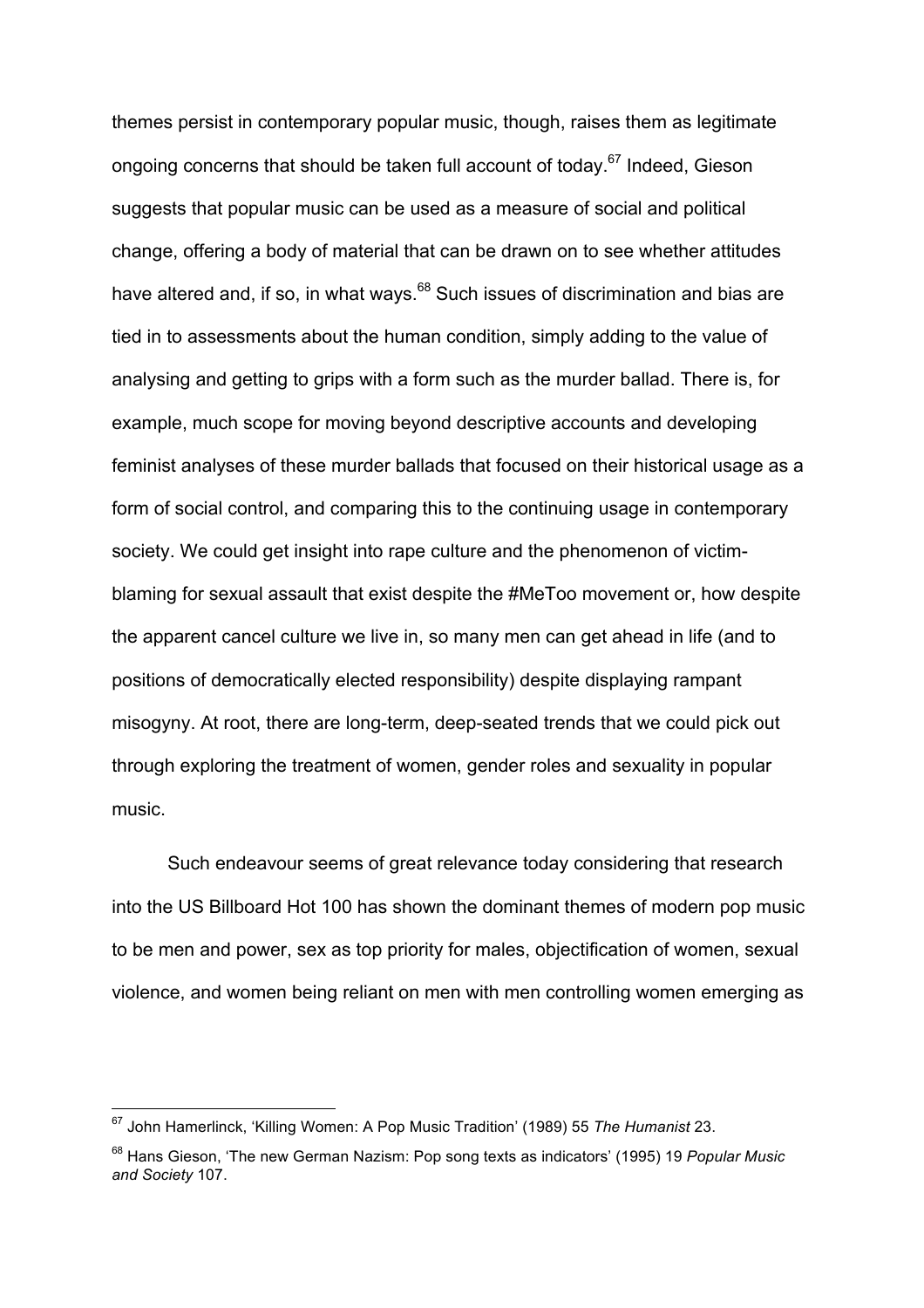the organising framework emerging from the song lyrics.<sup>69</sup> To consider one genre as an example, US Southern rock music consciously opposes itself to supposedly metropolitan and middle class values, offering its own take on morality that prioritises being a rebel and ignoring the demands of liberal society.<sup>70</sup> This genre of roots rock draws heavily on its blues, folk and country traditions meaning that it may be possible to trace a line between the violence to women so common in these foundational murder ballads and Southern rock's current preoccupation with defining a particular type of masculinity premised on standing against that considered to be politically correct. Looking at murder ballads and their enduring legacy gives us a way in to better understanding trends such as this and, crucially, helps us understand the place of these attitudes in popular cultural representations of issues of crime, law and justice. The law exists in a social context infused by representations of such gender roles and gender rules. It seems important to follow the recent lead of James, in one of the most well developed and promising treatments of gender and music, who argues for much more work to do be to apply feminist theory to popular music, in order to properly connect contemporary politics and identity in this vital musical form.<sup>71</sup> While she covers figures from Focuault to Hill Collins and acts from Atari Teenage riot to Beyoncé, there is still a gap for legal scholarship to look at the enduring legacy of the violence against women to be found in the old standards of murder ballads.

<sup>&</sup>lt;sup>69</sup> Brook Bretthauer MS,,Toni Schindler Zimmerman and James H. Banning, 'A Feminist Analysis of Popular Music Power Over, Objectification of, and Violence Against Women' (2007) 18(4) *Journal of Feminist Family Therapy* 29.

 $70$  Jason Eastman. 'Rebel Manhood: The Hegemonic Masculinity of the Southern Rock Music Revival' (2013) 42(2) *Journal of Contemporary Ethnography* 482.

 $71$  James as above note 50.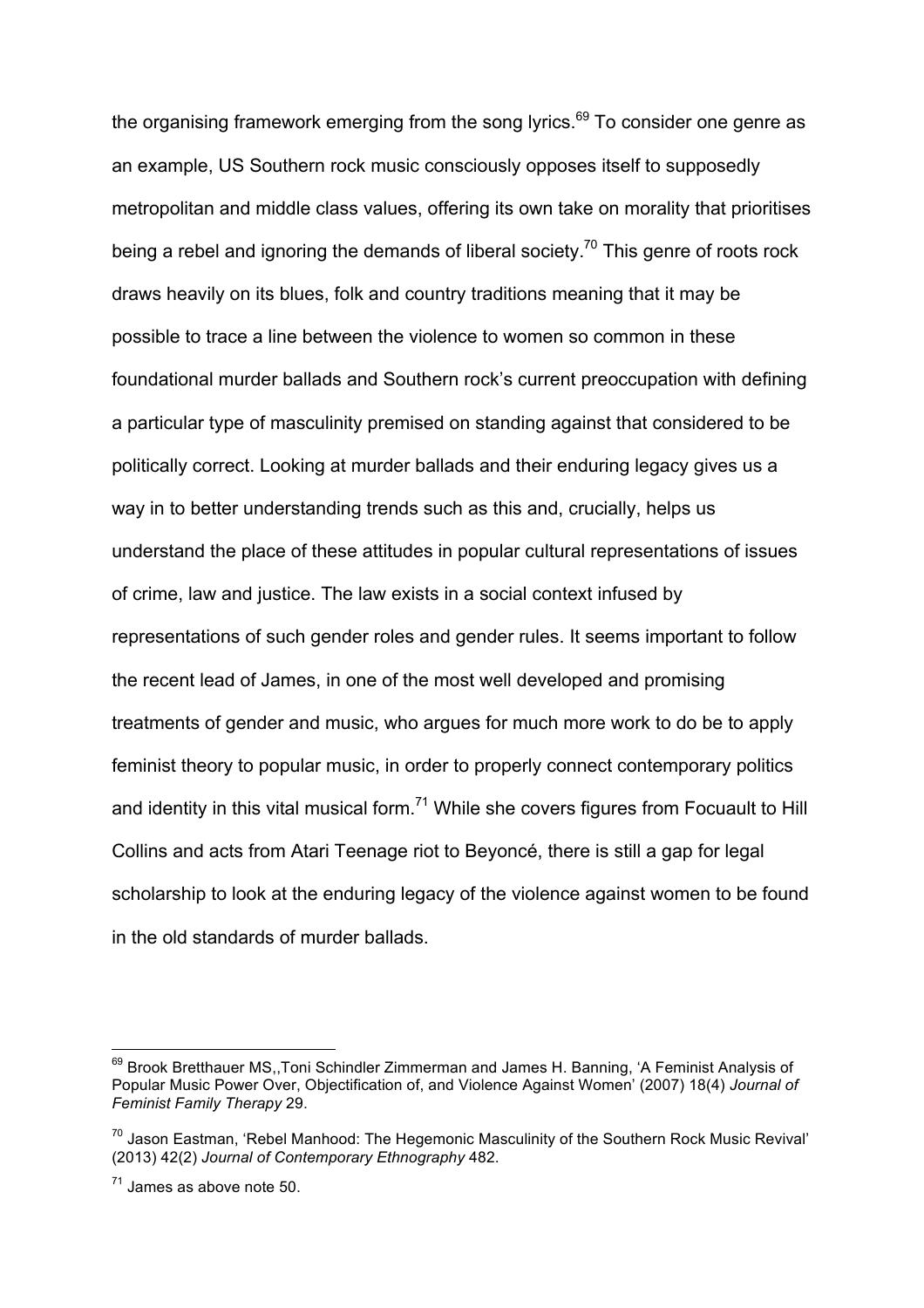It would be beneficial moving forward to offer more explanation that went beyond the transhistorical misogyny focused on in this paper. While such misogyny is operative, the analysis here invites other questions that merit deeper consideration. What is it that produces this form of balladry? What are the changes – political, economic, social – that set the stage for the cultural reception of lyric songs narrating infanticide, femicide, rape, torture and other forms of corporeal and criminal violence? What is enabling balladry's fantasy of the body *in extremis*? And, further, who is listening here? To whom do the murder ballads speak? And where are these auditors situated in terms of race, gender and class? Some of these issues are touched upon here – primarily gender – but the paper raises the importance of a sustained sense of historical causality that should be produced going forward.

By and large, this paper has focused on the narrative content of murder ballads. Narrative has been pursued in order to allow for an embryonic typology to be developed so as to highlight the value of developing research into this sub-genre of song. This consciousness-raising exercise necessitated attention being drawn to the most emblematic elements of a variety of songs. A more nuanced analysis of how individual murder ballads work needs to be conducted in further research to deepen understanding hereafter. There should be a more detailed musical and textual analysis to go beyond the surface of the songs, and really evaluate what they contribute to the human condition. This analysis would attend more to aesthetic qualities of the music *qua* music – which, after, all is the discussion of features such as musical notation, score and performance. Such an exercise would need to proceed with more space being afforded to a smaller number of songs to allow the discussion to better separate between narrator, standpoint, focaliser and morality in these songs thus drawing out more of the subtler nuances of the murder ballads.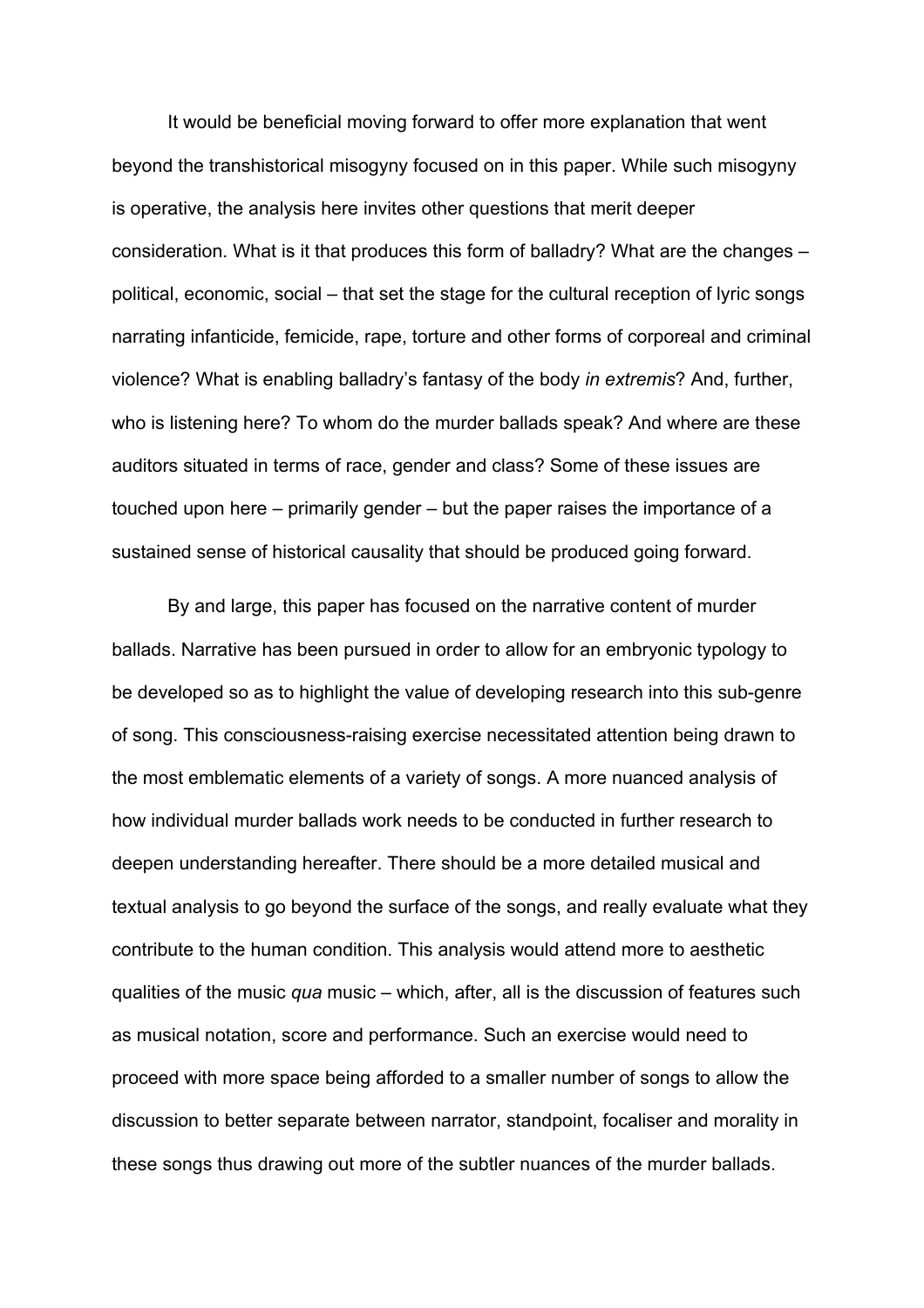There would also be an extended discussion of the relationship between textual and musical elements. A follow up paper would be useful if it would focus on discussing the history and analysing the implications of one or two songs in detail, rather than several songs more hastily as demanded by the scene-setting typology approach that seemed most useful here.

While this paper has focused on the themes emergent in murder ballads, it has not addressed the reasons why people engage with the songs. It cannot be assumed that there is a simple and unambiguous pattern of reception between the song and the audience, legal scholars need be aware that listeners will always interpret and therefore varying meanings will be found dependent on the individual.<sup>72</sup> Future research on murder ballads should look to address the reasons people did and continue to play and listen to them, which could include archive research and ethnography. Further semiotic research could also be conducted to help draw out a range of possible meanings. In this way, legal scholars can fully utilise the vast resource of insight into the human condition provided by the murder ballad subgenre. Like the hip hop music that is increasingly gaining attention from scholars, murder ballads offer a music culture that speaks directly to legally relevant concerns and, as such, merits being taken seriously by legal scholars who wish to understand the role of law, crime and justice in society, both in historically specific times and locations, and more generally.

Classical music has been accepted as part of the law and literature cannon such as Balkin and Levinson drawing on Beethoven for what this can tell us about

 $72$  Sharon Cowan, 'The Elvis We Deserve: The Social Regulation of Sex/Gender and Sexuality Through Cultural Representations of "The King"'' (2010) 6(2) *Law, Culture and the Humanities* 221.